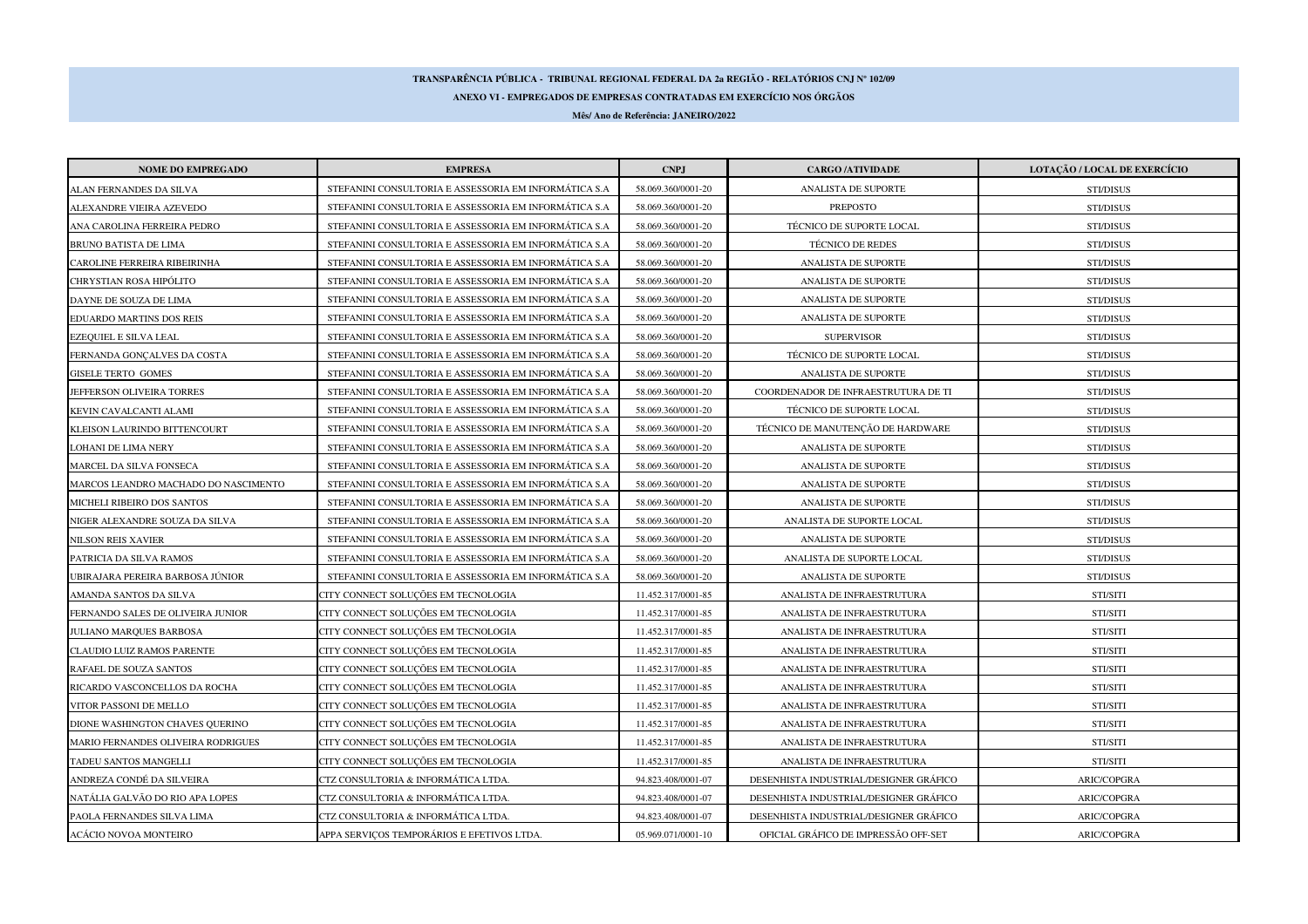| <b>NOME DO EMPREGADO</b>           | <b>EMPRESA</b>                              | <b>CNPJ</b>        | <b>CARGO /ATIVIDADE</b>                  | LOTAÇÃO / LOCAL DE EXERCÍCIO |
|------------------------------------|---------------------------------------------|--------------------|------------------------------------------|------------------------------|
| CELSO LOPES ALVES FILHO            | APPA SERVIÇOS TEMPORÁRIOS E EFETIVOS LTDA.  | 05.969.071/0001-10 | OFICIAL GRÁFICO DE MONTAGEM E ACABAMENTO | ARIC/COPGRA                  |
| FÁBIO DE SOUZA                     | APPA SERVICOS TEMPORÁRIOS E EFETIVOS LTDA.  | 05.969.071/0001-10 | <b>IMPRESSOR GRÁFICO DIGITAL</b>         | ARIC/COPGRA                  |
| MÁRCIO BATISTA DE ALMEIDA          | APPA SERVICOS TEMPORÁRIOS E EFETIVOS LTDA.  | 05.969.071/0001-10 | OFICIAL GRÁFICO DE IMPRESSÃO OFF-SET     | ARIC/COPGRA                  |
| PAULO CEZAR PINTO DE MOURA         | APPA SERVIÇOS TEMPORÁRIOS E EFETIVOS LTDA.  | 05.969.071/0001-10 | OFICIAL GRÁFICO DE MONTAGEM E ACABAMENTO | ARIC/COPGRA                  |
| ROGÉRIO BARBOSA                    | APPA SERVIÇOS TEMPORÁRIOS E EFETIVOS LTDA.  | 05.969.071/0001-10 | OFICIAL GRÁFICO DE MONTAGEM E ACABAMENTO | ARIC/COPGRA                  |
| ALEX FREITAS DA SILVA              | APPA SERVICOS TEMPORARIOS E EFETIVOS LTDA   | 05.969.071/0001-10 | MENSAGEIRO                               | CCJF                         |
| ALLAN SIMÕES SANTOS                | APPA SERVIÇOS TEMPORARIOS E EFETIVOS LTDA   | 05.969.071/0001-10 | <b>SERVENTE</b>                          | $\ensuremath{\text{CCJF}}$   |
| AMANDA ANACLETO GAIÃO              | APPA SERVIÇOS TEMPORARIOS E EFETIVOS LTDA   | 05.969.071/0001-10 | <b>SERVENTE</b>                          | <b>CCJF</b>                  |
| CELMA MARINS ACIPRESTE PACHECO     | APPA SERVIÇOS TEMPORARIOS E EFETIVOS LTDA   | 05.969.071/0001-10 | SERVENTE/LIDER DE TURMA                  | <b>CCJF</b>                  |
| DANIELE LISBOA NICOLAU             | APPA SERVIÇOS TEMPORARIOS E EFETIVOS LTDA   | 05.969.071/0001-10 | <b>SERVENTE</b>                          | CCJF                         |
| DAVIDSON DA FONSECA GOULART        | APPA SERVICOS TEMPORARIOS E EFETIVOS LTDA   | 05.969.071/0001-10 | <b>SERVENTE</b>                          | <b>CCJF</b>                  |
| DOUGLAS PRAXEDES DE ANDRADE        | APPA SERVIÇOS TEMPORARIOS E EFETIVOS LTDA   | 05.969.071/0001-10 | <b>SERVENTE</b>                          | <b>CCJF</b>                  |
| HAMILTON PEREIRA DA SILVA          | APPA SERVIÇOS TEMPORARIOS E EFETIVOS LTDA   | 05.969.071/0001-10 | GARCOM                                   | <b>CCJF</b>                  |
| JEFERSON DAVI DA SILVA SANTOS      | APPA SERVIÇOS TEMPORARIOS E EFETIVOS LTDA   | 05.969.071/0001-10 | <b>SERVENTE</b>                          | <b>CCJF</b>                  |
| JESSICA SANTOS DA SILVA BENTO      | APPA SERVIÇOS TEMPORARIOS E EFETIVOS LTDA   | 05.969.071/0001-10 | <b>SERVENTE</b>                          | $\ensuremath{\text{CCJF}}$   |
| JOSELI ANTÔNIO                     | APPA SERVIÇOS TEMPORARIOS E EFETIVOS LTDA   | 05.969.071/0001-10 | <b>SERVENTE</b>                          | <b>CCJF</b>                  |
| JOYCE NEVES DE ALMEIDA TERTULIANO  | APPA SERVIÇOS TEMPORARIOS E EFETIVOS LTDA   | 05.969.071/0001-10 | <b>SERVENTE</b>                          | $\ensuremath{\text{CCJF}}$   |
| KLEBER VIEIRA DE LACERDA           | APPA SERVIÇOS TEMPORARIOS E EFETIVOS LTDA   | 05.969.071/0001-10 | <b>SERVENTE</b>                          | $\ensuremath{\text{CCJF}}$   |
| MARIA APARECIDA LAURENTINO         | APPA SERVIÇOS TEMPORARIOS E EFETIVOS LTDA   | 05.969.071/0001-10 | <b>SERVENTE</b>                          | <b>CCJF</b>                  |
| MARIA REGINA LAURENTINO            | APPA SERVIÇOS TEMPORARIOS E EFETIVOS LTDA   | 05.969.071/0001-10 | <b>SERVENTE</b>                          | $\ensuremath{\text{CCJF}}$   |
| <b>SOLANGE ALVES DE FARIAS</b>     | APPA SERVIÇOS TEMPORARIOS E EFETIVOS LTDA   | 05.969.071/0001-10 | <b>SERVENTE</b>                          | <b>CCJF</b>                  |
| VANDERSON TEIXEIRA DE AZEVEDO      | APPA SERVICOS TEMPORARIOS E EFETIVOS LTDA   | 05.969.071/0001-10 | <b>JARDINEIRO</b>                        | CCJF                         |
| VANESSA SOARES DA SILVA            | APPA SERVIÇOS TEMPORARIOS E EFETIVOS LTDA   | 05.969.071/0001-10 | SERVENTE/LIDER DE TURMA                  | CCJF                         |
| WELYTON ANDRADE DOS SANTOS         | APPA SERVIÇOS TEMPORARIOS E EFETIVOS LTDA   | 05.969.071/0001-10 | <b>SERVENTE</b>                          | <b>CCJF</b>                  |
| ELISABETE DA SILVA FASOLO          | GRUPO OG SERVIÇOS E VIGILÂNCIA LTDA         | 20.591.265/0001-19 | <b>RECEPCIONISTA</b>                     | CCJF                         |
| FABIANO REIS DA SILVA              | KANTRO EMPEENDIMENTOS APOIO E SERVIÇOS LTDA | 40.282.584/0001-50 | MONTADOR/REMANEJADOR                     | <b>CCJF</b>                  |
| KLEBER VIEIRA DE LACERDA           | KANTRO EMPEENDIMENTOS APOIO E SERVIÇOS LTDA | 40.282.584/0001-50 | MONTADOR/REMANEJADOR                     | CCJF                         |
| RICARDO FONTES COSME               | KANTRO EMPEENDIMENTOS APOIO E SERVIÇOS LTDA | 40.282.584/0001-50 | MONTADOR/REMANEJADOR - LIDER TURMA       | $\ensuremath{\text{CCJF}}$   |
| ALEXANDRO PEREIRA PICANÇO          | VIGFAT VIGILÂNCIA                           | 10.380.412/0001-58 | <b>VIGILANTE</b>                         | <b>CCJF</b>                  |
| ANDRÉ LUIZ DE OLIVEIRA             | VIGFAT VIGILÂNCIA                           | 10.380.412/0001-58 | <b>VIGILANTE</b>                         | <b>CCJF</b>                  |
| ANTONIO PEREIRA DE SOUZA           | VIGFAT VIGILÂNCIA                           | 10.380.412/0001-58 | <b>VIGILANTE</b>                         | $\ensuremath{\text{CCJF}}$   |
| <b>AQUILES RODRIGUES MATTOS</b>    | VIGFAT VIGILÂNCIA                           | 10.380.412/0001-58 | <b>VIGILANTE</b>                         | <b>CCJF</b>                  |
| ARIANE DO NASCIMENTO PIERINI       | VIGFAT VIGILÂNCIA                           | 10.380.412/0001-58 | <b>VIGILANTE</b>                         | <b>CCJF</b>                  |
| CARLOS ALBERTO BARCELOS DE MELO    | VIGFAT VIGILÂNCIA                           | 10.380.412/0001-58 | <b>VIGILANTE</b>                         | <b>CCJF</b>                  |
| CLAUDIANE DO NASCIMENTO MATTOSO    | VIGFAT VIGILÂNCIA                           | 10.380.412/0001-58 | <b>VIGILANTE</b>                         | CCJF                         |
| CLAUDIO ROBERTO DOS SANTOS         | VIGFAT VIGILÂNCIA                           | 10.380.412/0001-58 | <b>VIGILANTE</b>                         | CCJF                         |
| CRISTIANE AIRES MARTINS LEAL       | VIGFAT VIGILÂNCIA                           | 10.380.412/0001-58 | <b>VIGILANTE</b>                         | <b>CCJF</b>                  |
| CRISTIANO DUARTE PEREIRA           | VIGFAT VIGILÂNCIA                           | 10.380.412/0001-58 | VIGILANTE/LÍDER DE TURMA                 | <b>CCJF</b>                  |
| DAYANE IRINEU VITORINO DE OLIVEIRA | VIGFAT VIGILÂNCIA                           | 10.380.412/0001-58 | <b>VIGILANTE</b>                         | <b>CCJF</b>                  |
| EDSON ROBERTO DOS REIS             | /IGFAT VIGILÂNCIA                           | 10.380.412/0001-58 | <b>VIGILANTE</b>                         | CCJF                         |
| <b>EMANOEL DE LIMA COSTA</b>       | VIGFAT VIGILÂNCIA                           | 10.380.412/0001-58 | <b>VIGILANTE</b>                         | $\ensuremath{\text{CCJF}}$   |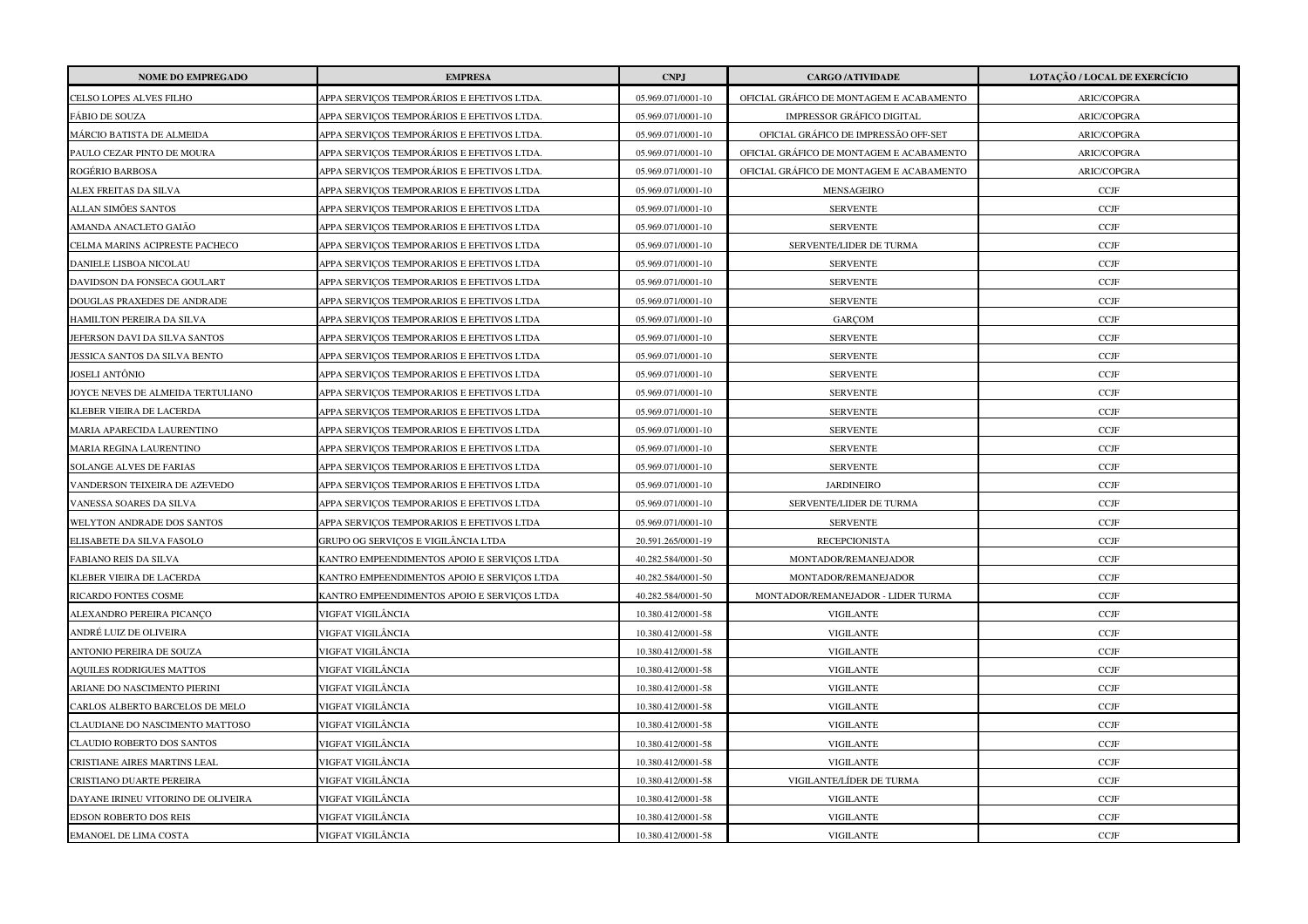| <b>NOME DO EMPREGADO</b>                | <b>EMPRESA</b>                    | <b>CNPJ</b>        | <b>CARGO /ATIVIDADE</b>            | LOTAÇÃO / LOCAL DE EXERCÍCIO |
|-----------------------------------------|-----------------------------------|--------------------|------------------------------------|------------------------------|
| FABIANA DE ABREU REIS KOUREICHE RIBEIRO | /IGFAT VIGILÂNCIA                 | 10.380.412/0001-58 | <b>VIGILANTE</b>                   | <b>CCJF</b>                  |
| FERNANDO MARTINS JOSINO                 | VIGFAT VIGILÂNCIA                 | 10.380.412/0001-58 | <b>VIGILANTE</b>                   | $\ensuremath{\text{CCJF}}$   |
| FLÁVIO RIBEIRO DA SILVA                 | VIGFAT VIGILÂNCIA                 | 10.380.412/0001-58 | VIGILANTE/LIDER DE TURMA           | $\ensuremath{\text{CCJF}}$   |
| GEOVANE CIRILO DA SILVA                 | VIGFAT VIGILÂNCIA                 | 10.380.412/0001-58 | VIGILANTE/ENCARREGADO              | CCJF                         |
| HIGOR MARTINS DA SILVA SACRAMENTO       | VIGFAT VIGILÂNCIA                 | 10.380.412/0001-58 | <b>VIGILANTE</b>                   | <b>CCJF</b>                  |
| HILDO INÁCIO DA SILVA                   | VIGFAT VIGILÂNCIA                 | 10.380.412/0001-58 | <b>VIGILANTE</b>                   | $\ensuremath{\text{CCJF}}$   |
| JUAREZ FRANCISCO DA SILVA               | VIGFAT VIGILÂNCIA                 | 10.380.412/0001-58 | <b>VIGILANTE</b>                   | CCJF                         |
| MARCELO IVO SILVA DA COSTA              | VIGFAT VIGILÂNCIA                 | 10.380.412/0001-58 | <b>VIGILANTE</b>                   | $\ensuremath{\text{CCJF}}$   |
| MARCOS INÁCIO SANTOS DA SILVA           | VIGFAT VIGILÂNCIA                 | 10.380.412/0001-58 | VIGILANTE/LÍDER DE TURMA           | $\ensuremath{\text{CCJF}}$   |
| NELSON LOPES DA SILVA JUNIOR            | VIGFAT VIGILÂNCIA                 | 10.380.412/0001-58 | <b>VIGILANTE</b>                   | $\ensuremath{\text{CCJF}}$   |
| ODILON CHARLES SANTOS VIVAS             | VIGFAT VIGILÂNCIA                 | 10.380.412/0001-58 | <b>VIGILANTE</b>                   | $\ensuremath{\text{CCJF}}$   |
| PAULO CESAR CUSTÓDIO DO NASCIMENTO      | VIGFAT VIGILÂNCIA                 | 10.380.412/0001-58 | <b>VIGILANTE</b>                   | $\ensuremath{\text{CCJF}}$   |
| RENÉ LUIZ DE OLIVEIRA                   | /IGFAT VIGILÂNCIA                 | 10.380.412/0001-58 | <b>VIGILANTE</b>                   | $\ensuremath{\text{CCJF}}$   |
| RICARDO PAULIRA SOUSA                   | VIGFAT VIGILÂNCIA                 | 10.380.412/0001-58 | VIGILANTE/LÍDER DE TURMA           | $\ensuremath{\text{CCJF}}$   |
| SÉRGIO BORGES SÁ FREIRE                 | VIGFAT VIGILÂNCIA                 | 10.380.412/0001-58 | <b>VIGILANTE</b>                   | $\ensuremath{\text{CCJF}}$   |
| SIDNEI MARQUES DOS SANTOS               | VIGFAT VIGILÂNCIA                 | 10.380.412/0001-58 | <b>VIGILANTE</b>                   | CCJF                         |
| VANESSA RAMOS SILVA DE ARAUJO           | VIGFAT VIGILÂNCIA                 | 10.380.412/0001-58 | <b>VIGILANTE</b>                   | $\ensuremath{\text{CCJF}}$   |
| VINÍCIO ANTONIO DE OLIVEIRA SILVA       | VIGFAT VIGILÂNCIA                 | 10.380.412/0001-58 | <b>VIGILANTE</b>                   | CCJF                         |
| ALEXSANDRO SOARES NOGUEIRA              | SERMACOL COMÉRCIO E SERVICOS LTDA | 29.912.565/0001-27 | <b>BOMBEIRO PROFISSIONAL CIVIL</b> | $\ensuremath{\text{CCJF}}$   |
| ADRIANO DA SILVA FERREIRA               | SERMACOL COMÉRCIO E SERVIÇOS LTDA | 29.912.565/0001-27 | BOMBEIRO PROFISSIONAL CIVIL        | $\ensuremath{\text{CCJF}}$   |
| CLAUDIO GOES DOS SANTOS FRANÇA          | SERMACOL COMÉRCIO E SERVIÇOS LTDA | 29.912.565/0001-27 | BOMBEIRO PROFISSIONAL CIVIL        | $\ensuremath{\text{CCJF}}$   |
| CRISTIANE DA SILVA PINTO NAZARETH       | SERMACOL COMÉRCIO E SERVIÇOS LTDA | 29.912.565/0001-27 | BOMBEIRO PROFISSIONAL CIVIL        | CCJF                         |
| EVERALDO MORAIS DA SILVA                | SERMACOL COMÉRCIO E SERVIÇOS LTDA | 29.912.565/0001-27 | BOMBEIRO PROFISSIONAL CIVIL        | $\ensuremath{\text{CCJF}}$   |
| <b>GUTEMBERG GOMES SUAREZ</b>           | SERMACOL COMÉRCIO E SERVIÇOS LTDA | 29.912.565/0001-27 | BOMBEIRO PROFISSIONAL CIVIL        | $\ensuremath{\text{CCJF}}$   |
| JOSINALDO DUARTE DE LIMA                | SERMACOL COMÉRCIO E SERVICOS LTDA | 29.912.565/0001-27 | <b>BOMBEIRO PROFISSIONAL CIVIL</b> | CCJF                         |
| MARA CRISTINA CORREA DA SILVA           | SERMACOL COMÉRCIO E SERVIÇOS LTDA | 29.912.565/0001-27 | BOMBEIRO PROFISSIONAL CIVIL        | $\ensuremath{\text{CCJF}}$   |
| MARCOS TENÓRIO CAVALCANTE               | SERMACOL COMÉRCIO E SERVIÇOS LTDA | 29.912.565/0001-27 | BOMBEIRO PROFISSIONAL CIVIL        | $\ensuremath{\text{CCJF}}$   |
| ROBSON DE PAULA BENVINDO                | SERMACOL COMÉRCIO E SERVICOS LTDA | 29.912.565/0001-27 | <b>BOMBEIRO PROFISSIONAL CIVIL</b> | $\ensuremath{\text{CCJF}}$   |
| THIAGO DA SILVA LESSA                   | SERMACOL COMÉRCIO E SERVICOS LTDA | 29.912.565/0001-27 | <b>BOMBEIRO PROFISSIONAL CIVIL</b> | CCJF                         |
| UBIRACY MATTOS DA SILVA                 | SERMACOL COMÉRCIO E SERVIÇOS LTDA | 29.912.565/0001-27 | BOMBEIRO PROFISSIONAL CIVIL        | $\ensuremath{\text{CCJF}}$   |
| ADAILTON SANTANA PIRES DE FREITAS       | TEKNO SISTEMAS DE ENGENHARIA LTDA | 01.017.610/0001-60 | AUXILIAR DE REFRIGERAÇÃO           | $\ensuremath{\text{CCJF}}$   |
| ALESSANDRO DE SÁ                        | TEKNO SISTEMAS DE ENGENHARIA LTDA | 01.017.610/0001-60 | MECÂNICO DE REFRIGERAÇÃO           | CCJF                         |
| GABRIEL DA SILVA MACHADO                | TEKNO SISTEMAS DE ENGENHARIA LTDA | 01.017.610/0001-60 | ELETROTÉCNICO                      | $\ensuremath{\text{CCJF}}$   |
| LEANDERSON ROSA DA CONCEIÇÃO            | TEKNO SISTEMAS DE ENGENHARIA LTDA | 01.017.610/0001-60 | MECÂNICO DE REFRIGERAÇÃO           | CCJF                         |
| RAFAEL ROQUE DE SÁ SILVA                | TEKNO SISTEMAS DE ENGENHARIA LTDA | 01.017.610/0001-60 | AUXILIAR DE REFRIGERAÇÃO           | $\ensuremath{\mathsf{CCJF}}$ |
| LAURA BORBA SILVA DA COSTA LAUREANO     | SERMACOL COMÉRCIO E SERVIÇOS LTDA | 29.912.565/0001-27 | <b>BOMBEIRO CIVIL DIURNO</b>       | TRF DA 2ª REGIÃO / RUA ACRE  |
| INGRID DA SILVA CRISOSTOMO              | SERMACOL COMÉRCIO E SERVIÇOS LTDA | 29.912.565/0001-27 | <b>BOMBEIRO CIVIL DIURNO</b>       | TRF DA 2ª REGIÃO / RUA ACRE  |
| RODRIGO DA GLÓRIA AZEVEDO               | SERMACOL COMÉRCIO E SERVIÇOS LTDA | 29.912.565/0001-27 | <b>BOMBEIRO CIVIL DIURNO</b>       | TRF DA 2ª REGIÃO / RUA ACRE  |
| FERNANDO OLIVEIRA MATO                  | SERMACOL COMÉRCIO E SERVIÇOS LTDA | 29.912.565/0001-27 | <b>BOMBEIRO CIVIL DIURNO</b>       | TRF DA 2ª REGIÃO / RUA ACRE  |
| MARCIO CARVALHO BISPO                   | SERMACOL COMÉRCIO E SERVIÇOS LTDA | 29.912.565/0001-27 | <b>BOMBEIRO CIVIL DIURNO</b>       | TRF DA 2ª REGIÃO / RUA ACRE  |
| <b>IGOR FARIAS DA SILVA</b>             | SERMACOL COMÉRCIO E SERVIÇOS LTDA | 29.912.565/0001-27 | BOMBEIRO CIVIL DIURNO              | TRF DA 2ª REGIÃO / RUA ACRE  |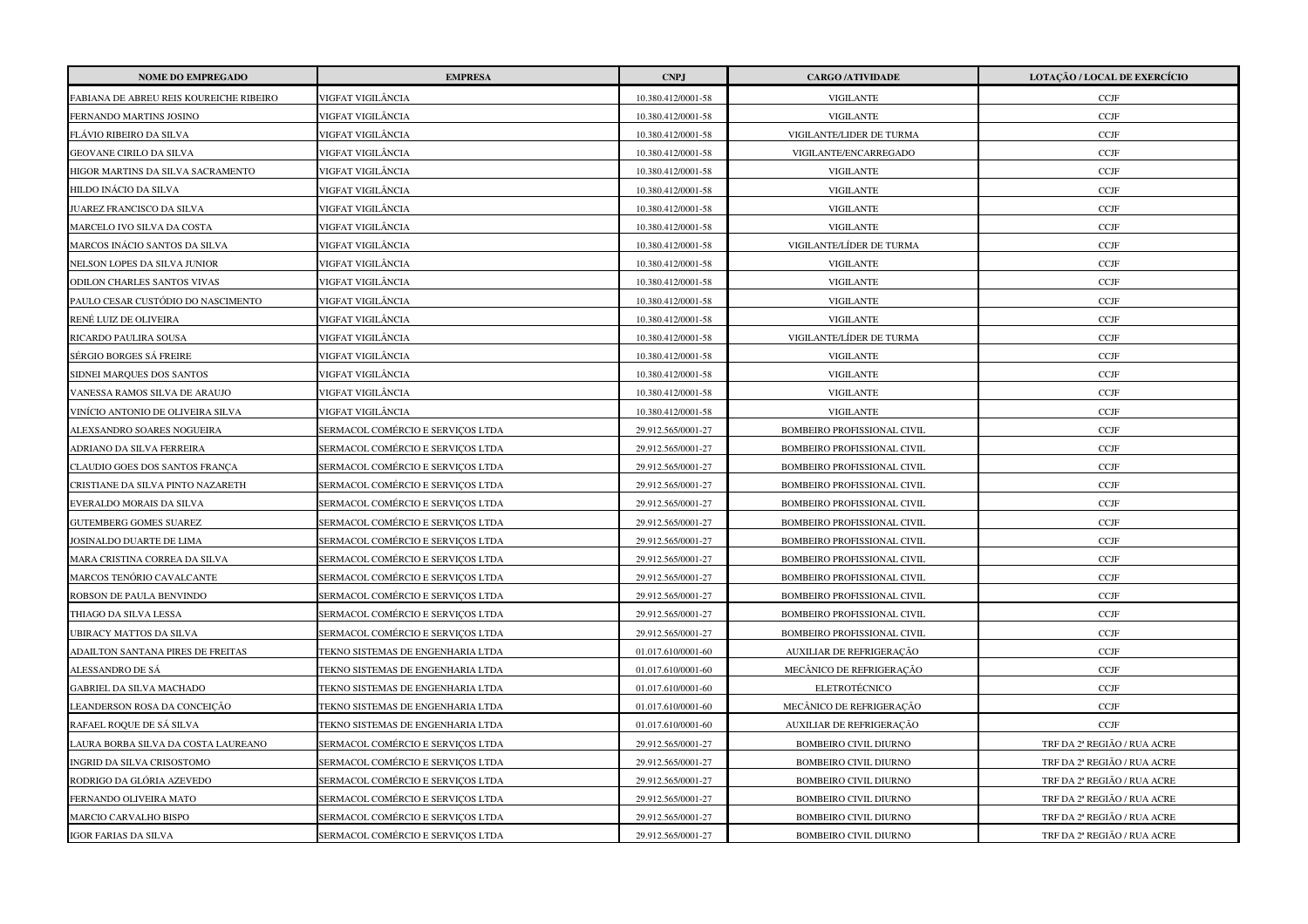| <b>NOME DO EMPREGADO</b>       | <b>EMPRESA</b>                     | <b>CNPJ</b>        | <b>CARGO /ATIVIDADE</b>          | LOTAÇÃO / LOCAL DE EXERCÍCIO |
|--------------------------------|------------------------------------|--------------------|----------------------------------|------------------------------|
| EDMILSON JOSÉ DA SILVA         | SERMACOL COMÉRCIO E SERVICOS LTDA  | 29.912.565/0001-27 | BOMBEIRO CIVIL DIURNO            | TRF DA 2ª REGIÃO / RUA ACRE  |
| ADRIEL FELIPE DOS SANTOS       | SERMACOL COMÉRCIO E SERVIÇOS LTDA  | 29.912.565/0001-27 | <b>BOMBEIRO CIVIL DIURNO</b>     | TRF DA 2ª REGIÃO / RUA ACRE  |
| SEBASTIÃO SERRA                | SERMACOL COMÉRCIO E SERVICOS LTDA  | 29.912.565/0001-27 | BOMBEIRO CIVIL NOTURNO           | TRF DA 2ª REGIÃO / RUA ACRE  |
| <b>JUAREZ RODRIGUES</b>        | SERMACOL COMÉRCIO E SERVICOS LTDA  | 29.912.565/0001-27 | <b>BOMBEIRO CIVIL NOTURNO</b>    | TRF DA 2ª REGIÃO / RUA ACRE  |
| LEANDRO ANTÔNIO DE OLIVEIRA    | SERMACOL COMÉRCIO E SERVIÇOS LTDA  | 29.912.565/0001-27 | BOMBEIRO CIVIL NOTURNO           | TRF DA 2ª REGIÃO / RUA ACRE  |
| JOSÉ CLÁUDIO DA SILVA          | SERMACOL COMÉRCIO E SERVIÇOS LTDA  | 29.912.565/0001-27 | BOMBEIRO CIVIL NOTURNO           | TRF DA 2ª REGIÃO / RUA ACRE  |
| ESTEVAN FERREIRA DA CONCEIÇÃO  | SERMACOL COMÉRCIO E SERVIÇOS LTDA  | 29.912.565/0001-27 | BOMBEIRO CIVIL NOTURNO           | TRF DA 2ª REGIÃO / RUA ACRE  |
| ALEX ALENCAR VERÍSSIMO         | SERMACOL COMÉRCIO E SERVICOS LTDA  | 29.912.565/0001-27 | <b>BOMBEIRO CIVIL NOTURNO</b>    | TRF DA 2ª REGIÃO / RUA ACRE  |
| NIEL SANTOS PINTO              | SERMACOL COMÉRCIO E SERVIÇOS LTDA  | 29.912.565/0001-27 | BOMBEIRO CIVIL NOTURNO           | TRF DA 2ª REGIÃO / RUA ACRE  |
| CHARLES LUIZ DA SILVA          | SERMACOL COMÉRCIO E SERVIÇOS LTDA  | 29.912.565/0001-27 | BOMBEIRO CIVIL NOTURNO           | TRF DA 2ª REGIÃO / RUA ACRE  |
| VERÔNICA RODRIGUES DE OLIVEIRA | SERMACOL COMÉRCIO E SERVICOS LTDA  | 29.912.565/0001-27 | BOMBEIRO CIVIL FOLGUISTA DIURNO  | TRF DA 2ª REGIÃO / RUA ACRE  |
| DANDARA DA SILVA BARBOSA       | SERMACOL COMÉRCIO E SERVIÇOS LTDA  | 29.912.565/0001-27 | BOMBEIRO CIVIL FOLGUISTA DIURNO  | TRF DA 2ª REGIÃO / RUA ACRE  |
| JADER LUIZ COSTA DOS SANTOS    | SERMACOL COMÉRCIO E SERVIÇOS LTDA  | 29.912.565/0001-27 | BOMBEIRO CIVIL FOLGUISTA DIURNO  | TRF DA 2ª REGIÃO / RUA ACRE  |
| LUIZ HENRIQUE REIS DE PAULA    | SERMACOL COMÉRCIO E SERVIÇOS LTDA  | 29.912.565/0001-27 | BOMBEIRO CIVIL FOLGUISTA DIURNO  | TRF DA 2ª REGIÃO / RUA ACRE  |
| EVERTON COSTA DA SILVA         | SERMACOL COMÉRCIO E SERVICOS LTDA  | 29.912.565/0001-27 | BOMBEIRO CIVIL FOLGUISTA NOTURNO | TRF DA 2ª REGIÃO / RUA ACRE  |
| IVAN DA SILVA JÚNIOR           | SERMACOL COMÉRCIO E SERVIÇOS LTDA  | 29.912.565/0001-27 | BOMBEIRO CIVIL FOLGUISTA NOTURNO | TRF DA 2ª REGIÃO / RUA ACRE  |
| RENAN SANTOS DA SILVA          | SERMACOL COMÉRCIO E SERVIÇOS LTDA  | 29.912.565/0001-27 | BOMBEIRO CIVIL FOLGUISTA NOTURNO | TRF DA 2ª REGIÃO / RUA ACRE  |
| <b>WILSON MEIRA SANTOS</b>     | SERMACOL COMÉRCIO E SERVICOS LTDA  | 29.912.565/0001-27 | BOMBEIRO CIVIL FOLGUISTA NOTURNO | TRF DA 2ª REGIÃO / RUA ACRE  |
| AILTON DA SILVA FREIRE         | VIGFAT VIGILÂNCIA PATRIMONIAL LTDA | 10.380.412/0001-58 | <b>VIGILANTE</b>                 | TRF DA 2ª REGIÃO / RUA ACRE  |
| ALESSANDRO LELIS SOARES        | VIGFAT VIGILÂNCIA PATRIMONIAL LTDA | 10.380.412/0001-58 | <b>VIGILANTE</b>                 | TRF DA 2ª REGIÃO / RUA ACRE  |
| ALEX SILVA DOS SANTOS          | VIGFAT VIGILÂNCIA PATRIMONIAL LTDA | 10.380.412/0001-58 | <b>VIGILANTE</b>                 | TRF DA 2ª REGIÃO / RUA ACRE  |
| ALEXANDRE AGUIAR CARDOSO       | VIGFAT VIGILÂNCIA PATRIMONIAL LTDA | 10.380.412/0001-58 | <b>VIGILANTE</b>                 | TRF DA 2ª REGIÃO / RUA ACRE  |
| CARLOS EDUARDO LOPES DAS NEVES | VIGFAT VIGILÂNCIA PATRIMONIAL LTDA | 10.380.412/0001-58 | <b>VIGILANTE</b>                 | TRF DA 2ª REGIÃO / RUA ACRE  |
| GENILSON NOVAES DA SILVA       | VIGFAT VIGILÂNCIA PATRIMONIAL LTDA | 10.380.412/0001-58 | <b>VIGILANTE</b>                 | TRF DA 2ª REGIÃO / RUA ACRE  |
| JAIR DAMASCENO FRANÇA          | VIGFAT VIGILÂNCIA PATRIMONIAL LTDA | 10.380.412/0001-58 | <b>VIGILANTE</b>                 | TRF DA 2ª REGIÃO / RUA ACRE  |
| JEAN FERREIRA ANTUNES          | VIGFAT VIGILÂNCIA PATRIMONIAL LTDA | 10.380.412/0001-58 | <b>VIGILANTE</b>                 | TRF DA 2ª REGIÃO / RUA ACRE  |
| JOSE HENRIQUE DE S. JOAQUIM    | VIGFAT VIGILÂNCIA PATRIMONIAL LTDA | 10.380.412/0001-58 | <b>VIGILANTE</b>                 | TRF DA 2ª REGIÃO / RUA ACRE  |
| MAICON RIBEIRO DE SOUZA        | VIGFAT VIGILÂNCIA PATRIMONIAL LTDA | 10.380.412/0001-58 | <b>VIGILANTE</b>                 | TRF DA 2ª REGIÃO / RUA ACRE  |
| MARCOS ANTONIO DA S OLIVEIRA   | VIGFAT VIGILÂNCIA PATRIMONIAL LTDA | 10.380.412/0001-58 | <b>VIGILANTE</b>                 | TRF DA 2ª REGIÃO / RUA ACRE  |
| MAURICIO DE OLIVEIRA SANTOS    | VIGFAT VIGILÂNCIA PATRIMONIAL LTDA | 10.380.412/0001-58 | <b>VIGILANTE</b>                 | TRF DA 2ª REGIÃO / RUA ACRE  |
| RAIMUNDO A. DO NESCIMENTO MELO | VIGFAT VIGILÂNCIA PATRIMONIAL LTDA | 10.380.412/0001-58 | <b>VIGILANTE</b>                 | TRF DA 2ª REGIÃO / RUA ACRE  |
| RICARDO DE ANDRADE DOS SANTOS  | VIGFAT VIGILÂNCIA PATRIMONIAL LTDA | 10.380.412/0001-58 | <b>VIGILANTE</b>                 | TRF DA 2ª REGIÃO / RUA ACRE  |
| RICARDO TADEU ALMEIDA DE SOUZA | VIGFAT VIGILÂNCIA PATRIMONIAL LTDA | 10.380.412/0001-58 | <b>VIGILANTE</b>                 | TRF DA 2ª REGIÃO / RUA ACRE  |
| ROGERIO BALBINO SANTANA        | VIGFAT VIGILÂNCIA PATRIMONIAL LTDA | 10.380.412/0001-58 | <b>VIGILANTE</b>                 | TRF DA 2ª REGIÃO / RUA ACRE  |
| SILVIO RODRIGUES LAURINDO      | VIGFAT VIGILÂNCIA PATRIMONIAL LTDA | 10.380.412/0001-58 | <b>VIGILANTE</b>                 | TRF DA 2ª REGIÃO / RUA ACRE  |
| VALMIR ARAUJO DE SÁ JUNIOR     | VIGFAT VIGILÂNCIA PATRIMONIAL LTDA | 10.380.412/0001-58 | <b>VIGILANTE</b>                 | TRF DA 2ª REGIÃO / RUA ACRE  |
| WESLEN GONÇALVES DA SILVA      | VIGFAT VIGILÂNCIA PATRIMONIAL LTDA | 10.380.412/0001-58 | <b>VIGILANTE</b>                 | TRF DA 2ª REGIÃO / RUA ACRE  |
| ALAN PEREIRA DA SILVA          | VIGFAT VIGILÂNCIA PATRIMONIAL LTDA | 10.380.412/0001-58 | VIGILANTE/CHEFE DE TURMA         | TRF DA 2ª REGIÃO / RUA ACRE  |
| <b>GEORGE SMITH DE ANDRADE</b> | VIGFAT VIGILÂNCIA PATRIMONIAL LTDA | 10.380.412/0001-58 | VIGILANTE/CHEFE DE TURMA         | TRF DA 2ª REGIÃO / RUA ACRE  |
| MICHEL LUIZ DE SOUZA           | VIGFAT VIGILÂNCIA PATRIMONIAL LTDA | 10.380.412/0001-58 | VIGILANTE/CHEFE DE TURMA         | TRF DA 2ª REGIÃO / RUA ACRE  |
| VINICIUS LUCAS DE CASTRO       | VIGFAT VIGILÂNCIA PATRIMONIAL LTDA | 10.380.412/0001-58 | VIGILANTE/CHEFE DE TURMA         | TRF DA 2ª REGIÃO / RUA ACRE  |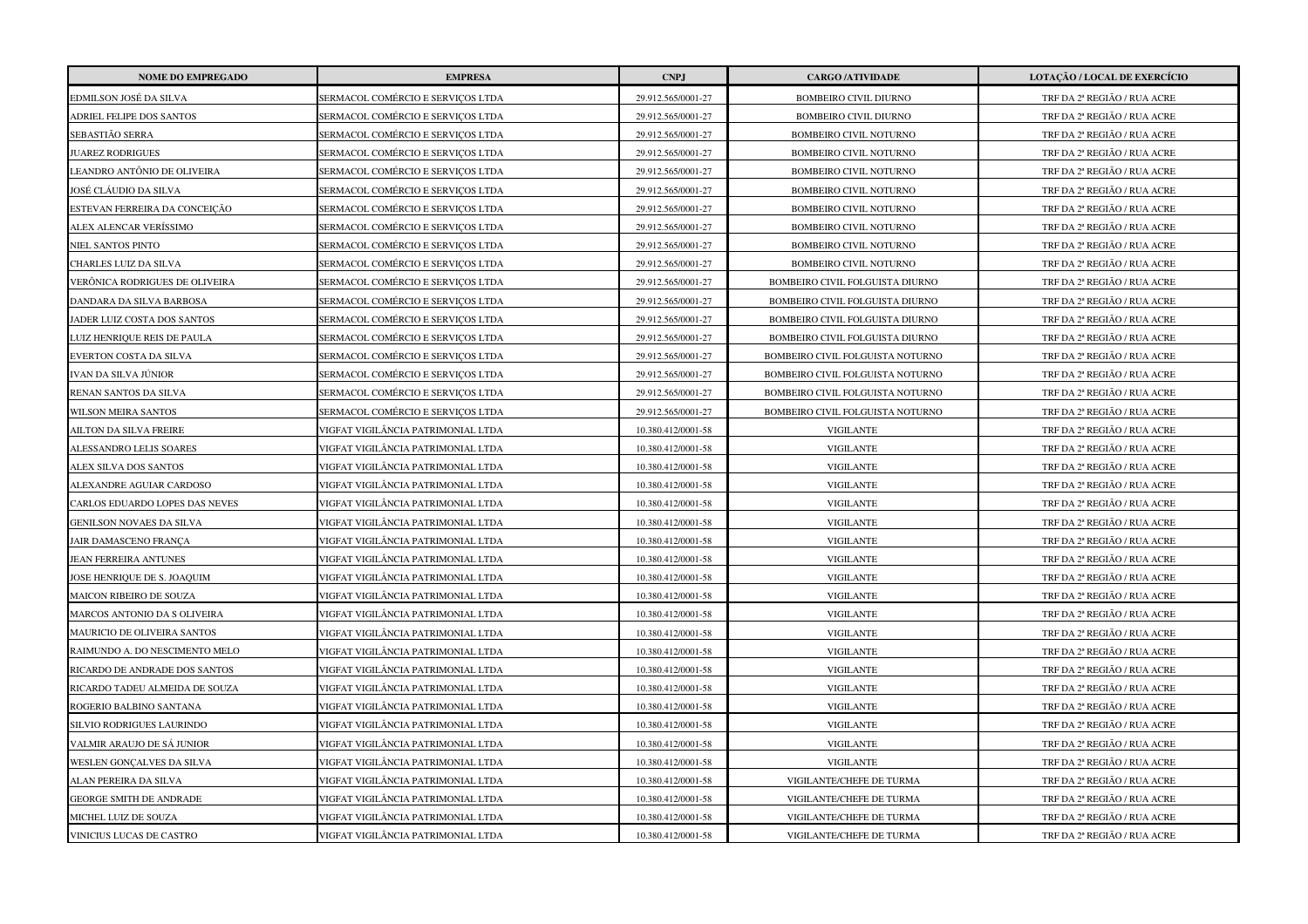| <b>NOME DO EMPREGADO</b>              | <b>EMPRESA</b>                      | <b>CNPJ</b>        | <b>CARGO /ATIVIDADE</b>  | LOTAÇÃO / LOCAL DE EXERCÍCIO |
|---------------------------------------|-------------------------------------|--------------------|--------------------------|------------------------------|
| ALEX JOSE SANTOS DA COSTA             | VIGFAT VIGILÂNCIA PATRIMONIAL LTDA  | 10.380.412/0001-58 | <b>VIGILANTE</b>         | TRF DA 2ª REGIÃO / RUA ACRE  |
| ANDRE GOMES DE DEUS                   | VIGFAT VIGILÂNCIA PATRIMONIAL LTDA  | 10.380.412/0001-58 | <b>VIGILANTE</b>         | TRF DA 2ª REGIÃO / RUA ACRE  |
| CARLOS ANTONIO GOMES BARBOSA          | VIGFAT VIGILÂNCIA PATRIMONIAL LTDA  | 10.380.412/0001-58 | <b>VIGILANTE</b>         | TRF DA 2ª REGIÃO / RUA ACRE  |
| CRISTIANO FERREIRA DA SILVA           | VIGFAT VIGILÂNCIA PATRIMONIAL LTDA  | 10.380.412/0001-58 | <b>VIGILANTE</b>         | TRF DA 2ª REGIÃO / RUA ACRE  |
| CRISTIANO MELO CORDEIRO               | VIGFAT VIGILÂNCIA PATRIMONIAL LTDA  | 10.380.412/0001-58 | <b>VIGILANTE</b>         | TRF DA 2ª REGIÃO / RUA ACRE  |
| <b>ENEILSON PINTO CRUZ</b>            | VIGFAT VIGILÂNCIA PATRIMONIAL LTDA  | 10.380.412/0001-58 | <b>VIGILANTE</b>         | TRF DA 2ª REGIÃO / RUA ACRE  |
| GUILHERME DE F. DA SILVEIRA DOMINGOS  | VIGFAT VIGILÂNCIA PATRIMONIAL LTDA  | 10.380.412/0001-58 | <b>VIGILANTE</b>         | TRF DA 2ª REGIÃO / RUA ACRE  |
| JOÃO BATISTA FERNANDES DA ROSA        | VIGFAT VIGILÂNCIA PATRIMONIAL LTDA  | 10.380.412/0001-58 | <b>VIGILANTE</b>         | TRF DA 2ª REGIÃO / RUA ACRE  |
| <b>GILSON MOURA</b>                   | VIGFAT VIGILÂNCIA PATRIMONIAL LTDA  | 10.380.412/0001-58 | <b>VIGILANTE</b>         | TRF DA 2ª REGIÃO / RUA ACRE  |
| MARCELO DE LIMA RODRIGUES             | VIGFAT VIGILÂNCIA PATRIMONIAL LTDA  | 10.380.412/0001-58 | <b>VIGILANTE</b>         | TRF DA 2ª REGIÃO / RUA ACRE  |
| MARCOS ANTONIO NUNES DOS SANTOS       | VIGFAT VIGILÂNCIA PATRIMONIAL LTDA  | 10.380.412/0001-58 | <b>VIGILANTE</b>         | TRF DA 2ª REGIÃO / RUA ACRE  |
| RUBENS AUGUSTO RODRIGUES GONZAGA      | VIGFAT VIGILÂNCIA PATRIMONIAL LTDA  | 10.380.412/0001-58 | <b>VIGILANTE</b>         | TRF DA 2ª REGIÃO / RUA ACRE  |
| RUBENS DA SILVA                       | VIGFAT VIGILÂNCIA PATRIMONIAL LTDA  | 10.380.412/0001-58 | <b>VIGILANTE</b>         | TRF DA 2ª REGIÃO / RUA ACRE  |
| WELLINGTON VIEIRA DA SILVA            | VIGFAT VIGILÂNCIA PATRIMONIAL LTDA  | 10.380.412/0001-58 | <b>VIGILANTE</b>         | TRF DA 2ª REGIÃO / RUA ACRE  |
| FABIO PELUZIO ARAGÃO                  | VIGFAT VIGILÂNCIA PATRIMONIAL LTDA  | 10.380.412/0001-58 | VIGILANTE/CHEFE DE TURMA | TRF DA 2ª REGIÃO / RUA ACRE  |
| ALEXANDRE NOGUEIRA                    | VIGFAT VIGILÂNCIA PATRIMONIAL LTDA  | 10.380.412/0001-58 | <b>VIGILANTE</b>         | TRF DA 2ª REGIÃO / RUA ACRE  |
| ANDERSON VICENTE SILVA OLIVEIRA       | VIGFAT VIGILÂNCIA PATRIMONIAL LTDA  | 10.380.412/0001-58 | <b>VIGILANTE</b>         | TRF DA 2ª REGIÃO / RUA ACRE  |
| ANDRE DOS SANTOS DA CONCEIÇÃO         | VIGFAT VIGILÂNCIA PATRIMONIAL LTDA  | 10.380.412/0001-58 | <b>VIGILANTE</b>         | TRF DA 2ª REGIÃO / RUA ACRE  |
| <b>EMERSON DE MELLO FONTES</b>        | VIGFAT VIGILÂNCIA PATRIMONIAL LTDA  | 10.380.412/0001-58 | <b>VIGILANTE</b>         | TRF DA 2ª REGIÃO / RUA ACRE  |
| FABIANO P. RODRIGUES DOS SANTOS       | VIGFAT VIGILÂNCIA PATRIMONIAL LTDA  | 10.380.412/0001-58 | <b>VIGILANTE</b>         | TRF DA 2ª REGIÃO / RUA ACRE  |
| GERFFERSON DE OLIVEIRA FREITAS        | VIGFAT VIGILÂNCIA PATRIMONIAL LTDA  | 10.380.412/0001-58 | <b>VIGILANTE</b>         | TRF DA 2ª REGIÃO / RUA ACRE  |
| JESUE FERNANDES DA SILVA FILHO        | VIGFAT VIGILÂNCIA PATRIMONIAL LTDA  | 10.380.412/0001-58 | <b>VIGILANTE</b>         | TRF DA 2ª REGIÃO / RUA ACRE  |
| JONAS GOMES RIBEIRO                   | VIGFAT VIGILÂNCIA PATRIMONIAL LTDA  | 10.380.412/0001-58 | <b>VIGILANTE</b>         | TRF DA 2ª REGIÃO / RUA ACRE  |
| LUAN JEFFERSON ALMEIDA NASCIMENTO     | VIGFAT VIGILÂNCIA PATRIMONIAL LTDA  | 10.380.412/0001-58 | <b>VIGILANTE</b>         | TRF DA 2ª REGIÃO / RUA ACRE  |
| PABLO AGUIAR POSSE                    | VIGFAT VIGILÂNCIA PATRIMONIAL LTDA  | 10.380.412/0001-58 | <b>VIGILANTE</b>         | TRF DA 2ª REGIÃO / RUA ACRE  |
| MARCIO BATISTA ACÁCIO                 | VIGFAT VIGILÂNCIA PATRIMONIAL LTDA  | 10.380.412/0001-58 | <b>VIGILANTE</b>         | TRF DA 2ª REGIÃO / RUA ACRE  |
| RAFAEL DOUGLAS ALVES DOS SANTOS SILVA | VIGFAT VIGILÂNCIA PATRIMONIAL LTDA  | 10.380.412/0001-58 | <b>VIGILANTE</b>         | TRF DA 2ª REGIÃO / RUA ACRE  |
| RAFAEL RAMOS LINO                     | VIGFAT VIGILÂNCIA PATRIMONIAL LTDA  | 10.380.412/0001-58 | <b>VIGILANTE</b>         | TRF DA 2ª REGIÃO / RUA ACRE  |
| SANDRO CHARRET PEREIRA                | VIGFAT VIGILÂNCIA PATRIMONIAL LTDA  | 10.380.412/0001-58 | <b>VIGILANTE</b>         | TRF DA 2ª REGIÃO / RUA ACRE  |
| SONIA DA SILVA IZIDORO                | VIGFAT VIGILÂNCIA PATRIMONIAL LTDA  | 10.380.412/0001-58 | <b>VIGILANTE</b>         | TRF DA 2ª REGIÃO / RUA ACRE  |
| <b>STENIO SABBATINI</b>               | VIGFAT VIGILÂNCIA PATRIMONIAL LTDA  | 10.380.412/0001-58 | <b>VIGILANTE</b>         | TRF DA 2ª REGIÃO / RUA ACRE  |
| TARSO CARVALHO LARANJEIRA             | VIGFAT VIGILÂNCIA PATRIMONIAL LTDA  | 10.380.412/0001-58 | <b>VIGILANTE</b>         | TRF DA 2ª REGIÃO / RUA ACRE  |
| VALDIMAR DA COSTA SOARES              | VIGFAT VIGILÂNCIA PATRIMONIAL LTDA  | 10.380.412/0001-58 | <b>VIGILANTE</b>         | TRF DA 2ª REGIÃO / RUA ACRE  |
| VALTENCIR SANTOS DA SILVA             | VIGFAT VIGILÂNCIA PATRIMONIAL LTDA  | 10.380.412/0001-58 | <b>VIGILANTE</b>         | TRF DA 2ª REGIÃO / RUA ACRE  |
| VERUSCA PEREIRA SOARES                | VIGFAT VIGILÂNCIA PATRIMONIAL LTDA  | 10.380.412/0001-58 | <b>VIGILANTE</b>         | TRF DA 2ª REGIÃO / RUA ACRE  |
| VINICIUS DUARTE CAMPOS                | VIGFAT VIGILÂNCIA PATRIMONIAL LTDA  | 10.380.412/0001-58 | <b>VIGILANTE</b>         | TRF DA 2ª REGIÃO / RUA ACRE  |
| WILLIAN DE OLIVEIRA                   | VIGFAT VIGILÂNCIA PATRIMONIAL LTDA  | 10.380.412/0001-58 | <b>VIGILANTE</b>         | TRF DA 2ª REGIÃO / RUA ACRE  |
| ANA PAULA BARBOSA NOGUEIRA DA CUNHA   | GRUPO OG SERVICOS E VIGILÂNCIA LTDA | 20.591.265/0001-19 | <b>RECEPCIONISTA</b>     | TRF DA 2ª REGIÃO / RUA ACRE  |
| EDILENE DE SOUZA CLAUDINO             | GRUPO OG SERVIÇOS E VIGILÂNCIA LTDA | 20.591.265/0001-19 | <b>RECEPCIONISTA</b>     | TRF DA 2ª REGIÃO / RUA ACRE  |
| FAYLA CRISTINA DANTAS                 | GRUPO OG SERVICOS E VIGILÂNCIA LTDA | 20.591.265/0001-19 | <b>RECEPCIONISTA</b>     | TRF DA 2ª REGIÃO / RUA ACRE  |
| LUCIANA TORRES PEREIRA                | GRUPO OG SERVICOS E VIGILÂNCIA LTDA | 20.591.265/0001-19 | <b>RECEPCIONISTA</b>     | TRF DA 2ª REGIÃO / RUA ACRE  |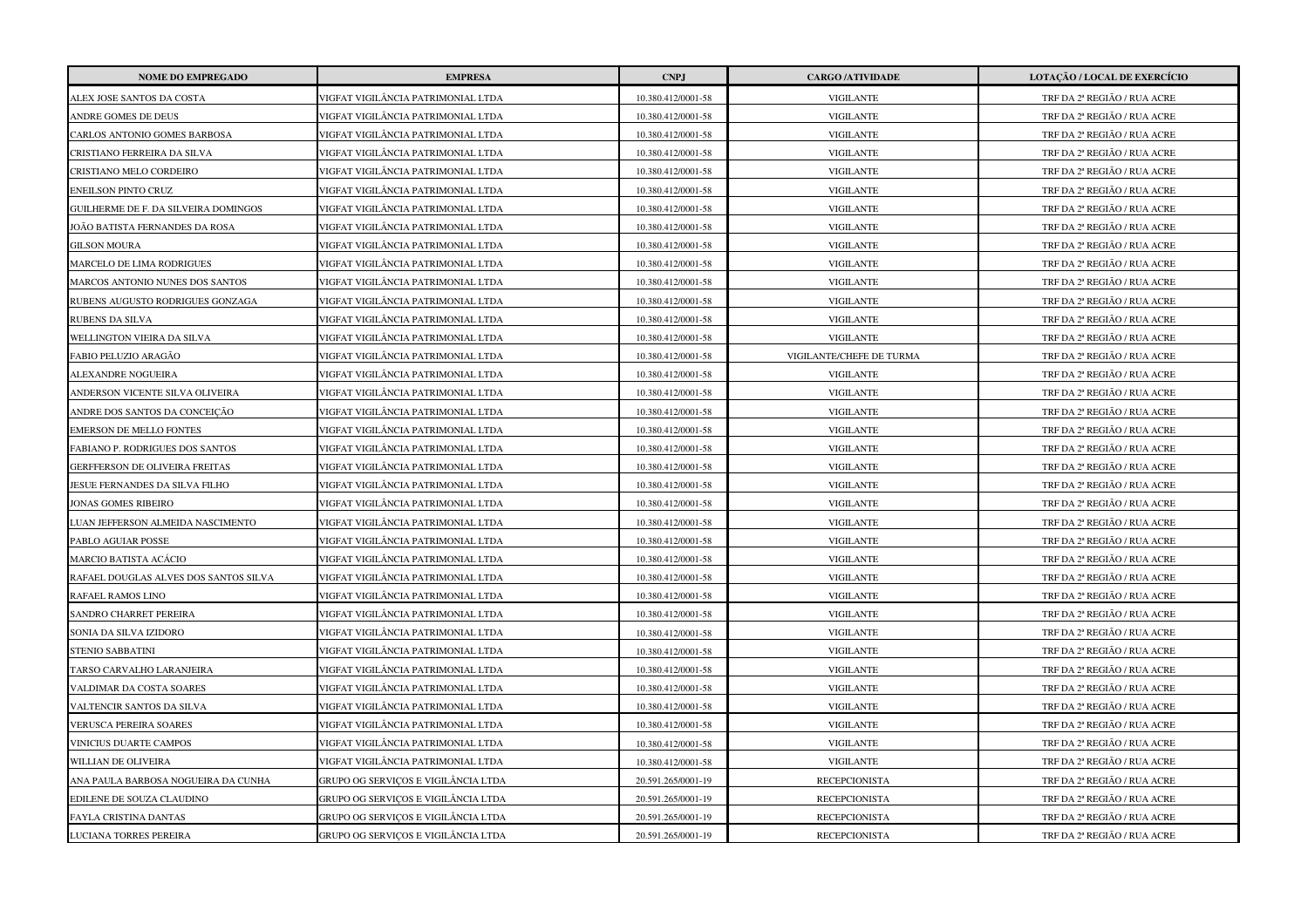| <b>NOME DO EMPREGADO</b>             | <b>EMPRESA</b>                      | <b>CNPJ</b>        | <b>CARGO /ATIVIDADE</b>                | LOTAÇÃO / LOCAL DE EXERCÍCIO |
|--------------------------------------|-------------------------------------|--------------------|----------------------------------------|------------------------------|
| MARLUCE DOS SANTOS LEAL              | GRUPO OG SERVICOS E VIGILÂNCIA LTDA | 20.591.265/0001-19 | <b>RECEPCIONISTA</b>                   | TRF DA 2ª REGIÃO / RUA ACRE  |
| POLLYANA SALVADOR MENDES             | GRUPO OG SERVIÇOS E VIGILÂNCIA LTDA | 20.591.265/0001-19 | <b>RECEPCIONISTA</b>                   | TRF DA 2ª REGIÃO / RUA ACRE  |
| DIOGO LUÍS PEREIRA DE LIMA           | RENOV AR CONDICIONADO LTDA          | 07.018.158/0002-19 | MEC. REFRIGERAÇÃO                      | TRF 2ª REGIÃO - SEDE         |
| EDMILSON PAULINO MIRANDA CARDOSO     | RENOV AR CONDICIONADO LTDA          | 07.018.158/0002-19 | MEC. REFRIGERAÇÃO                      | TRF 2ª REGIÃO - SEDE         |
| ELAIDO DA SILVA                      | RENOV AR CONDICIONADO LTDA          | 07.018.158/0002-19 | <b>ELETRICISTA</b>                     | TRF 2ª REGIÃO - SEDE         |
| AIR BATISTA DA COSTA                 | RENOV AR CONDICIONADO LTDA          | 07.018.158/0002-19 | MEC. REFRIGERAÇÃO                      | TRF 2ª REGIÃO - SEDE         |
| LEANDRO DE FREITAS ALMEIDA           | RENOV AR CONDICIONADO LTDA          | 07.018.158/0002-19 | AJ. MEC. REFRIGERAÇÃO                  | TRF 2ª REGIÃO - SEDE         |
| MARCOS ANTÔNIO CARDOSO ARINELLI      | RENOV AR CONDICIONADO LTDA          | 07.018.158/0002-19 | <b>ENGENHEIRO</b>                      | TRF 2ª REGIÃO - SEDE         |
| PAULO DE SOUZA DIAS                  | RENOV AR CONDICIONADO LTDA          | 07.018.158/0002-19 | TÉCNICO EM REFRIGERAÇÃO                | TRF 2ª REGIÃO - SEDE         |
| PAULO ROBERTO DOS SANTOS JUNIOR      | RENOV AR CONDICIONADO LTDA          | 07.018.158/0002-19 | <b>ELETRICISTA</b>                     | TRF 2ª REGIÃO - SEDE         |
| PAULO VITOR COELHO MACHADO           | RENOV AR CONDICIONADO LTDA          | 07.018.158/0002-19 | MEC. REFRIGERAÇÃO                      | TRF 2ª REGIÃO - SEDE         |
| RAFAEL SILVA DA COSTA                | RENOV AR CONDICIONADO LTDA          | 07.018.158/0002-19 | <b>PINTOR</b>                          | TRF 2ª REGIÃO - SEDE         |
| RAIMUNDO DE MORAES BITTENCOURT FILHO | RENOV AR CONDICIONADO LTDA          | 07.018.158/0002-19 | MEC. REFRIGERAÇÃO                      | TRF 2ª REGIÃO - SEDE         |
| RAIMUNDO RODRIGUES                   | RENOV AR CONDICIONADO LTDA          | 07.018.158/0002-19 | ELETRICISTA DE REFRIGERAÇÃO            | TRF 2ª REGIÃO - SEDE         |
| VINÍCIUS ROCHA DA SILVA              | RENOV AR CONDICIONADO LTDA          | 07.018.158/0002-19 | AJ. MEC. REFRIGERAÇÃO                  | TRF 2ª REGIÃO - SEDE         |
| WALTER DA CRUZ FILHO                 | RENOV AR CONDICIONADO LTDA          | 07.018.158/0002-19 | MEC. REFRIGERAÇÃO                      | TRF 2ª REGIÃO - SEDE         |
| ALEXANDRE DO AMARAL GOMES            | ENERGIZA ENGENHARIA EIRELI          | 17.856.676/0001-84 | TÉC. DE EDIFICAÇÕES                    | TRF 2ª REGIÃO - SEDE         |
| ANDERSON DE OLIVEIRA CORRÊA          | ENERGIZA ENGENHARIA EIRELI          | 17.856.676/0001-84 | MEIO-OFICIAL DE MARCENARIA             | TRF 2ª REGIÃO - SEDE         |
| ANDRÉ LUIZ DE OLIVEIRA FERREIRA      | ENERGIZA ENGENHARIA EIRELI          | 17.856.676/0001-84 | AJUDANTE DE MANUTENÇÃO                 | TRF 2ª REGIÃO - SEDE         |
| ANDRÉ LUIZ PEREIRA                   | ENERGIZA ENGENHARIA EIRELI          | 17.856.676/0001-84 | MECÂNICO DE REFRIGERAÇÃO               | TRF 2ª REGIÃO - SEDE         |
| ANTÔNIO CARLOS RIBEIRO DAVID         | ENERGIZA ENGENHARIA EIRELI          | 17.856.676/0001-84 | <b>BOMBEIRO HIDRÁULICO DIARISTA</b>    | TRF 2ª REGIÃO - SEDE         |
| ANTÔNIO MARCOS CLEMENTINO DA SILVA   | ENERGIZA ENGENHARIA EIRELI          | 17.856.676/0001-84 | BOMBEIRO HIDRÁULICO PLANTONISTA        | TRF 2ª REGIÃO - SEDE         |
| <b>BRUNO MEDEIROS</b>                | ENERGIZA ENGENHARIA EIRELI          | 17.856.676/0001-84 | AJ. MEC. AUTOMOTIVA                    | TRF 2ª REGIÃO - SEDE         |
| DELAIR BARROSO BATISTA               | ENERGIZA ENGENHARIA EIRELI          | 17.856.676/0001-84 | AJUDANTE DE MANUTENÇÃO                 | TRF 2ª REGIÃO - SEDE         |
| EDSON SANT'ANNA                      | ENERGIZA ENGENHARIA EIRELI          | 17.856.676/0001-84 | BOMBEIRO HIDRÁULICO PLANTONISTA        | TRF 2ª REGIÃO - SEDE         |
| FÁBIO DE OLIVEIRA DA SILVA           | ENERGIZA ENGENHARIA EIRELI          | 17.856.676/0001-84 | BOMBEIRO HIDRÁULICO PLANTONISTA        | TRF 2ª REGIÃO - SEDE         |
| FERNANDO SOUZA DO AMARAL             | ENERGIZA ENGENHARIA EIRELI          | 17.856.676/0001-84 | <b>PINTOR</b>                          | TRF 2ª REGIÃO - SEDE         |
| FRANCENEY GUIMARÃES DA SILVA         | ENERGIZA ENGENHARIA EIRELI          | 17.856.676/0001-84 | AJUDANTE DE MANUTENÇÃO                 | TRF 2ª REGIÃO - SEDE         |
| GILSON DA SILVA SANTOS               | ENERGIZA ENGENHARIA EIRELI          | 17.856.676/0001-84 | <b>BOMBEIRO HIDRÁULICO PLANTONISTA</b> | TRF 2ª REGIÃO - SEDE         |
| JOÃO BATISTA DUARTE                  | ENERGIZA ENGENHARIA EIRELI          | 17.856.676/0001-84 | BOMBEIRO HIDRÁULICO DIARISTA           | TRF 2ª REGIÃO - SEDE         |
| JORGE LUIZ FERREIRA BARCELLOS        | ENERGIZA ENGENHARIA EIRELI          | 17.856.676/0001-84 | AJUDANTE DE MANUTENÇÃO                 | TRF 2ª REGIÃO - SEDE         |
| JORGE LUIZ PEREIRA DE SOUZA          | ENERGIZA ENGENHARIA EIRELI          | 17.856.676/0001-84 | MEIO-OFICIAL DE MARCENARIA             | TRF 2ª REGIÃO - SEDE         |
| JOSÉ EDUARDO DA SILVA GAMA           | ENERGIZA ENGENHARIA EIRELI          | 17.856.676/0001-84 | AJ. MEC. AUTOMOTIVA                    | TRF 2ª REGIÃO - SEDE         |
| LEONARDO LIMA DOS SANTOS             | ENERGIZA ENGENHARIA EIRELI          | 17.856.676/0001-84 | TÉC. DE MECÂNICA                       | TRF 2ª REGIÃO - SEDE         |
| LUIZ CLÁUDIO DE QUEIROZ BRAGA        | ENERGIZA ENGENHARIA EIRELI          | 17.856.676/0001-84 | <b>BOMBEIRO HIDRÁULICO DIARISTA</b>    | TRF 2ª REGIÃO - SEDE         |
| LUIZ FERNANDO ALVES DOS SANTOS       | ENERGIZA ENGENHARIA EIRELI          | 17.856.676/0001-84 | PEDREIRO                               | TRF 2ª REGIÃO - SEDE         |
| MARCELO SOARES DE OLIVEIRA           | ENERGIZA ENGENHARIA EIRELI          | 17.856.676/0001-84 | TÉC. DE EDIFICAÇÕES                    | TRF 2ª REGIÃO - SEDE         |
| MÁRCIO DA SILVA LOUREIRO             | ENERGIZA ENGENHARIA EIRELI          | 17.856.676/0001-84 | AJUDANTE DE MANUTENÇÃO                 | TRF 2ª REGIÃO - SEDE         |
| MARCO ANTÔNIO FELIPE DA SILVA        | ENERGIZA ENGENHARIA EIRELI          | 17.856.676/0001-84 | <b>BOMBEIRO HIDRÁULICO DIARISTA</b>    | TRF 2ª REGIÃO - SEDE         |
| ORLANDO DE PAIVA SILVA               | ENERGIZA ENGENHARIA EIRELI          | 17.856.676/0001-84 | MEIO-OFICIAL DE MARCENARIA             | TRF 2ª REGIÃO - SEDE         |
| PAULO CÉSAR MARCELINO                | ENERGIZA ENGENHARIA EIRELI          | 17.856.676/0001-84 | MECÂNICO DE REFRIGERAÇÃO               | TRF 2ª REGIÃO - SEDE         |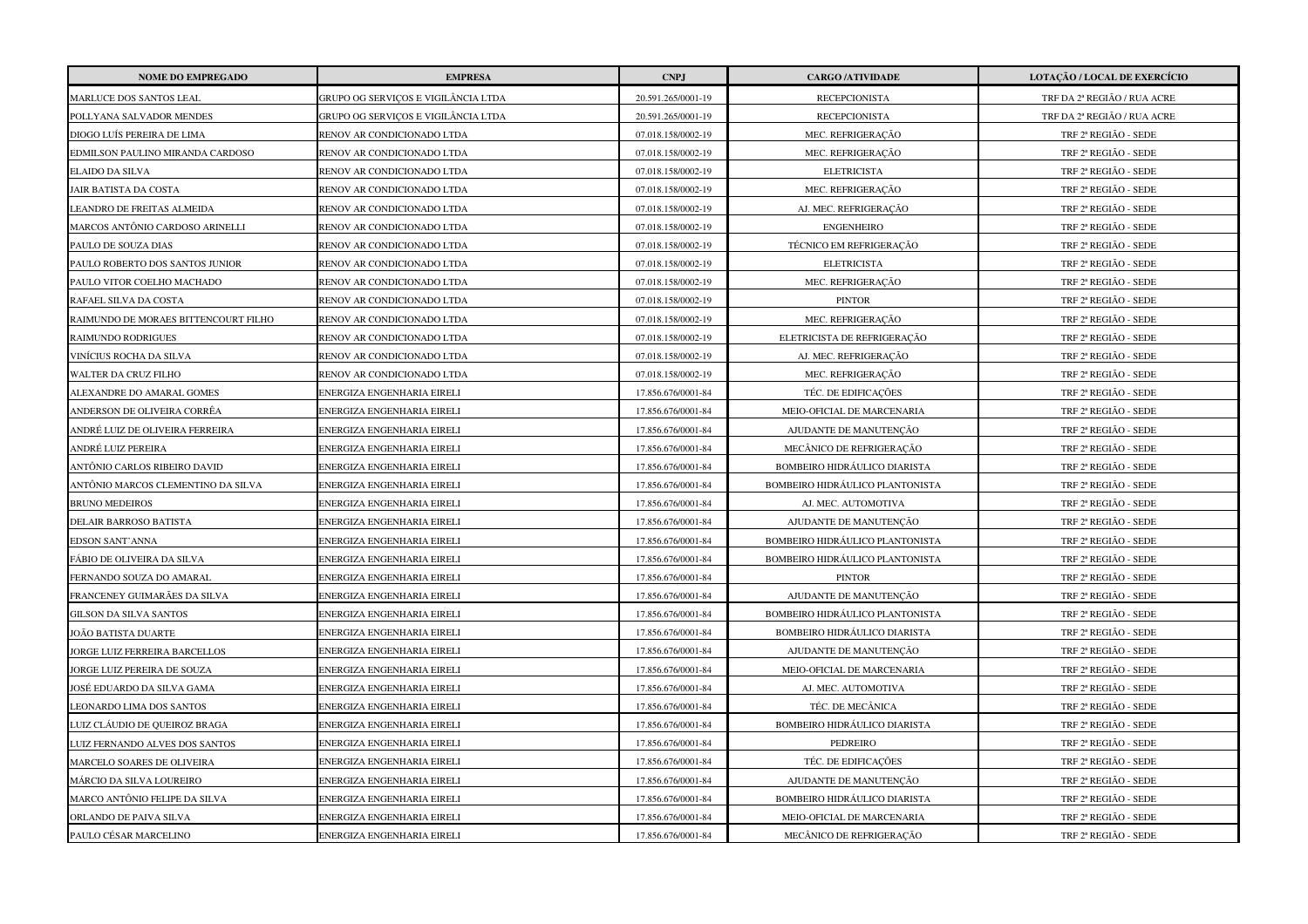| <b>NOME DO EMPREGADO</b>              | <b>EMPRESA</b>                   | <b>CNPJ</b>        | <b>CARGO /ATIVIDADE</b>            | LOTAÇÃO / LOCAL DE EXERCÍCIO |
|---------------------------------------|----------------------------------|--------------------|------------------------------------|------------------------------|
| RENATO MARTINS DA SILVA               | ENERGIZA ENGENHARIA EIRELI       | 17.856.676/0001-84 | <b>PINTOR</b>                      | TRF 2ª REGIÃO - SEDE         |
| RONALDO DE OLIVEIRA FRANCISCO         | ENERGIZA ENGENHARIA EIRELI       | 17.856.676/0001-84 | AJUDANTE DE MANUTENÇÃO             | TRF 2ª REGIÃO - SEDE         |
| SIMONE ARAÚJO PESSANHA                | ENERGIZA ENGENHARIA EIRELI       | 17.856.676/0001-84 | <b>ENCARREGADA</b>                 | TRF 2ª REGIÃO - SEDE         |
| WESLEY MAGARÃO DUTRA                  | ENERGIZA ENGENHARIA EIRELI       | 17.856.676/0001-84 | <b>MARCENEIRO</b>                  | TRF 2ª REGIÃO - SEDE         |
| ADRIANO DOS ANJOS LEOTERIO DOS SANTOS | VINIL ENGENHARIA E SERVIÇOS LTDA | 33.412.883/0001-04 | MENSAGEIRO                         | TRF 2ª REGIÃO - SEDE         |
| ALDA MONTEIRO DE SIQUEIRA SOARES      | VINIL ENGENHARIA E SERVIÇOS LTDA | 33.412.883/0001-04 | <b>AUXILIAR DE SERVIÇOS GERAIS</b> | TRF 2ª REGIÃO - SEDE         |
| ALEX LUIZ DA CONCEIÇÃO                | VINIL ENGENHARIA E SERVIÇOS LTDA | 33.412.883/0001-04 | MENSAGEIRO                         | TRF 2ª REGIÃO - SEDE         |
| ALEXANDRE DE OLIVEIRA                 | VINIL ENGENHARIA E SERVIÇOS LTDA | 33.412.883/0001-04 | MENSAGEIRO                         | TRF 2ª REGIÃO - SEDE         |
| ALEXANDRE MARIANO MORETI LOPES        | VINIL ENGENHARIA E SERVIÇOS LTDA | 33.412.883/0001-04 | <b>AUXILIAR DE SERVIÇOS GERAIS</b> | TRF 2ª REGIÃO - SEDE         |
| ALINE PEREIRA DA SILVA                | VINIL ENGENHARIA E SERVIÇOS LTDA | 33.412.883/0001-04 | GARÇONETE                          | TRF 2ª REGIÃO - SEDE         |
| ANA CRISTINA MAFRA DOS SANTOS         | VINIL ENGENHARIA E SERVIÇOS LTDA | 33.412.883/0001-04 | <b>ENCARREGADA</b>                 | TRF 2ª REGIÃO - SEDE         |
| ANAMARIS CYRINO DOS SANTOS            | VINIL ENGENHARIA E SERVIÇOS LTDA | 33.412.883/0001-04 | <b>AUXILIAR DE SERVIÇOS GERAIS</b> | TRF 2ª REGIÃO - SEDE         |
| ANDERSON LUIZ DOS SANTOS              | VINIL ENGENHARIA E SERVIÇOS LTDA | 33.412.883/0001-04 | MENSAGEIRO                         | TRF 2ª REGIÃO - SEDE         |
| ANDREA LÚCIA DA SILVA                 | VINIL ENGENHARIA E SERVICOS LTDA | 33.412.883/0001-04 | <b>AUXILIAR DE SERVIÇOS GERAIS</b> | TRF 2ª REGIÃO - SEDE         |
| ANDRÉIA CORREIA DE LIMA               | VINIL ENGENHARIA E SERVIÇOS LTDA | 33.412.883/0001-04 | AUXILIAR DE SERVIÇOS GERAIS        | TRF 2ª REGIÃO - SEDE         |
| ANGELA GOMES DE FREITAS               | VINIL ENGENHARIA E SERVIÇOS LTDA | 33.412.883/0001-04 | <b>AUXILIAR DE SERVIÇOS GERAIS</b> | TRF 2ª REGIÃO - SEDE         |
| ANGELE MARRIE DOS SANTOS CARVALHO     | VINIL ENGENHARIA E SERVIÇOS LTDA | 33.412.883/0001-04 | <b>AUXILIAR DE SERVIÇOS GERAIS</b> | TRF 2ª REGIÃO - SEDE         |
| ANTÔNIO PEDROSA DA SILVA              | VINIL ENGENHARIA E SERVIÇOS LTDA | 33.412.883/0001-04 | MENSAGEIRO                         | TRF 2ª REGIÃO - SEDE         |
| ARLETE DOMÍCIO DE SOUZA CARRERO       | VINIL ENGENHARIA E SERVIÇOS LTDA | 33.412.883/0001-04 | <b>AUXILIAR DE SERVIÇOS GERAIS</b> | TRF 2ª REGIÃO - SEDE         |
| AUGUSTO DE AZEVEDO COSTA              | VINIL ENGENHARIA E SERVIÇOS LTDA | 33.412.883/0001-04 | MENSAGEIRO                         | TRF 2ª REGIÃO - SEDE         |
| CARLOS ELIAS FERREIRA DE LAIA         | VINIL ENGENHARIA E SERVICOS LTDA | 33.412.883/0001-04 | <b>AUXILIAR DE ALMOXARIFE</b>      | TRF 2ª REGIÃO - SEDE         |
| CARLOS HENRIQUE ASSIS DA SILVA        | VINIL ENGENHARIA E SERVIÇOS LTDA | 33.412.883/0001-04 | MENSAGEIRO                         | TRF 2ª REGIÃO - SEDE         |
| CAROLINA SANTOS DOMINGOS              | VINIL ENGENHARIA E SERVIÇOS LTDA | 33.412.883/0001-04 | <b>GARCONETE</b>                   | TRF 2ª REGIÃO - SEDE         |
| CÉLIA REGINA MULULO MATHEUS           | VINIL ENGENHARIA E SERVIÇOS LTDA | 33.412.883/0001-04 | GARÇONETE                          | TRF 2ª REGIÃO - SEDE         |
| CLAUDIA CONCEIÇÃO DOS ANJOS SOUZA     | VINIL ENGENHARIA E SERVIÇOS LTDA | 33.412.883/0001-04 | <b>AUXILIAR DE SERVIÇOS GERAIS</b> | TRF 2ª REGIÃO - SEDE         |
| <b>CLEUSODETE MALVINO</b>             | VINIL ENGENHARIA E SERVIÇOS LTDA | 33.412.883/0001-04 | AUXILIAR DE SERVIÇOS GERAIS        | TRF 2ª REGIÃO - SEDE         |
| CRISTIANE BRAGA AGUIAR                | VINIL ENGENHARIA E SERVIÇOS LTDA | 33.412.883/0001-04 | AUXILIAR DE SERVIÇOS GERAIS        | TRF 2ª REGIÃO - SEDE         |
| CRISTINA CONSENZA DE OLIVEIRA         | VINIL ENGENHARIA E SERVICOS LTDA | 33.412.883/0001-04 | <b>AUXILIAR DE SERVIÇOS GERAIS</b> | TRF 2ª REGIÃO - SEDE         |
| DANIELLY COITINHO DE OLIVEIRA         | VINIL ENGENHARIA E SERVICOS LTDA | 33.412.883/0001-04 | AUXILIAR DE SERVIÇOS GERAIS        | TRF 2ª REGIÃO - SEDE         |
| DEBORA FRANCISCA ESTEVES              | VINIL ENGENHARIA E SERVIÇOS LTDA | 33.412.883/0001-04 | AUXILIAR DE SERVIÇOS GERAIS        | TRF 2ª REGIÃO - SEDE         |
| DEBORA SANTOS DA COSTA                | VINIL ENGENHARIA E SERVIÇOS LTDA | 33.412.883/0001-04 | <b>GARÇONETE</b>                   | TRF 2ª REGIÃO - SEDE         |
| DENILSON JOSÉ MAIA                    | VINIL ENGENHARIA E SERVIÇOS LTDA | 33.412.883/0001-04 | <b>AUXILIAR DE SERVIÇOS GERAIS</b> | TRF 2ª REGIÃO - SEDE         |
| DEUZA MARIA DA CRUZ TEIXEIRA          | VINIL ENGENHARIA E SERVIÇOS LTDA | 33.412.883/0001-04 | <b>AUXILIAR DE SERVIÇOS GERAIS</b> | TRF 2ª REGIÃO - SEDE         |
| DIEGO DA SILVA COSTA                  | VINIL ENGENHARIA E SERVIÇOS LTDA | 33.412.883/0001-04 | <b>MENSAGEIRO</b>                  | TRF 2ª REGIÃO - SEDE         |
| DILMA PAULINO DE SOUZA DIAS           | VINIL ENGENHARIA E SERVIÇOS LTDA | 33.412.883/0001-04 | <b>GARCONETE</b>                   | TRF 2ª REGIÃO - SEDE         |
| <b>DOMÍCIO FERREIRA</b>               | VINIL ENGENHARIA E SERVIÇOS LTDA | 33.412.883/0001-04 | <b>AUXILIAR DE SERVIÇOS GERAIS</b> | TRF 2ª REGIÃO - SEDE         |
| EDIGAR ALEXANDRE PEREIRA              | VINIL ENGENHARIA E SERVICOS LTDA | 33.412.883/0001-04 | AUXILIAR DE SERVIÇOS GERAIS        | TRF 2ª REGIÃO - SEDE         |
| EDILEUSA DE SOUZA BITTENCOURT SAMPAIO | VINIL ENGENHARIA E SERVICOS LTDA | 33.412.883/0001-04 | <b>AUXILIAR DE SERVICOS GERAIS</b> | TRF 2ª REGIÃO - SEDE         |
| EDNA CESAR SOUZA                      | VINIL ENGENHARIA E SERVIÇOS LTDA | 33.412.883/0001-04 | <b>AUXILIAR DE SERVIÇOS GERAIS</b> | TRF 2ª REGIÃO - SEDE         |
| EFIGÊNIA DE FATIMA DA PAIXÃO          | VINIL ENGENHARIA E SERVIÇOS LTDA | 33.412.883/0001-04 | <b>AUXILIAR DE SERVIÇOS GERAIS</b> | TRF 2ª REGIÃO - SEDE         |
| <b>ELTON RIBEIRO LOPES</b>            | VINIL ENGENHARIA E SERVICOS LTDA | 33.412.883/0001-04 | <b>MENSAGEIRO</b>                  | TRF 2ª REGIÃO - SEDE         |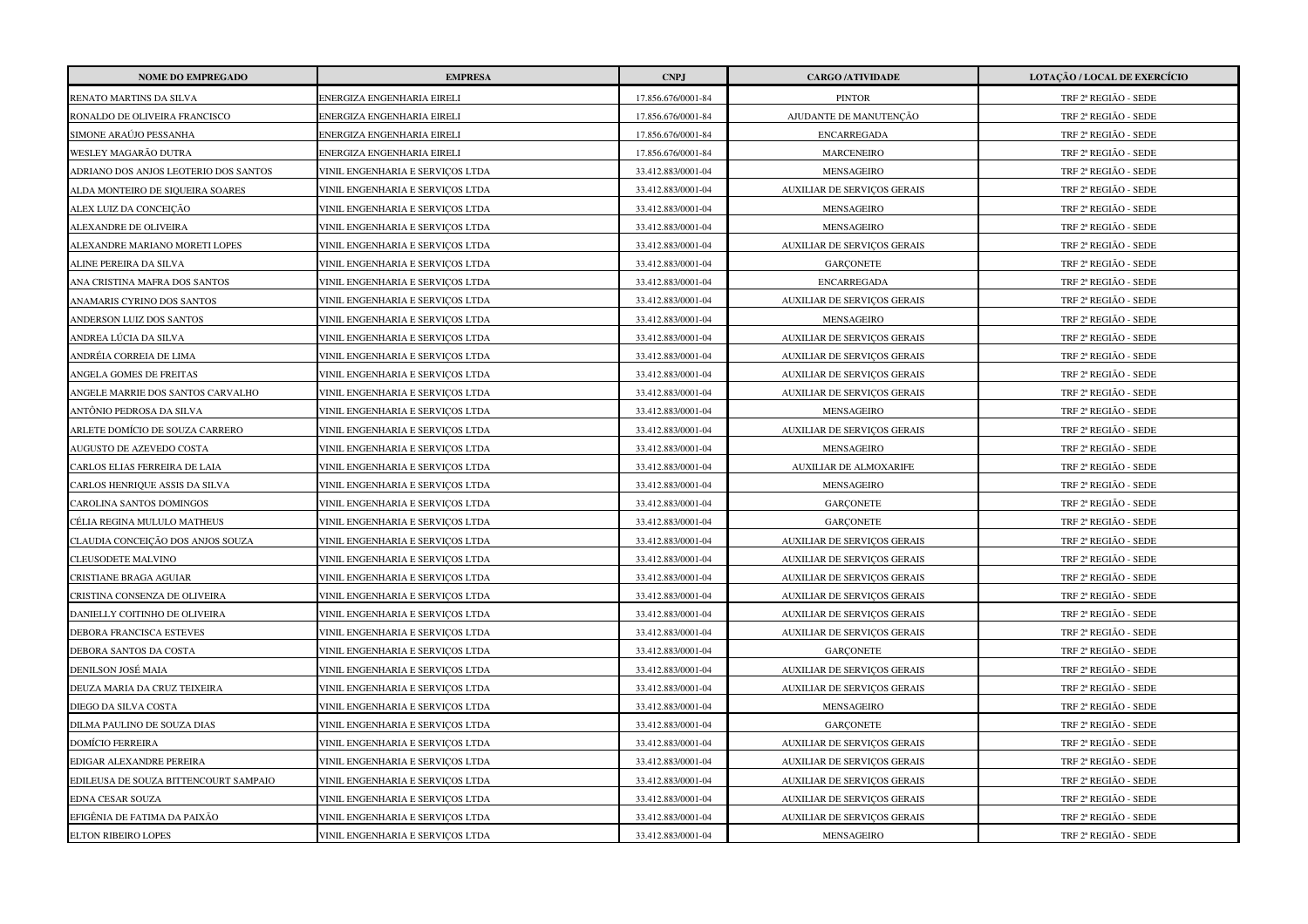| <b>NOME DO EMPREGADO</b>              | <b>EMPRESA</b>                   | <b>CNPJ</b>        | <b>CARGO /ATIVIDADE</b>            | LOTAÇÃO / LOCAL DE EXERCÍCIO |
|---------------------------------------|----------------------------------|--------------------|------------------------------------|------------------------------|
| ERICA SILVA BARBOZA                   | VINIL ENGENHARIA E SERVICOS LTDA | 33.412.883/0001-04 | <b>ENCARREGADA</b>                 | TRF 2ª REGIÃO - SEDE         |
| ERINALDO DA SILVA FERREIRA            | VINIL ENGENHARIA E SERVIÇOS LTDA | 33.412.883/0001-04 | MENSAGEIRO                         | TRF 2ª REGIÃO - SEDE         |
| EVERTON F. DO NASCIMENTO              | VINIL ENGENHARIA E SERVIÇOS LTDA | 33.412.883/0001-04 | <b>AUXILIAR DE SERVIÇOS GERAIS</b> | TRF 2ª REGIÃO - SEDE         |
| FABIO LUIZ ALMEIDA DA SILVA           | VINIL ENGENHARIA E SERVICOS LTDA | 33.412.883/0001-04 | MENSAGEIRO                         | TRF 2ª REGIÃO - SEDE         |
| FERNANDA PEREIRA VALES TAVARES        | VINIL ENGENHARIA E SERVIÇOS LTDA | 33.412.883/0001-04 | <b>AUXILIAR DE SERVIÇOS GERAIS</b> | TRF 2ª REGIÃO - SEDE         |
| FRANCKSON ADAILTON ALVES DE CARVALHO  | VINIL ENGENHARIA E SERVIÇOS LTDA | 33.412.883/0001-04 | <b>AUXILIAR DE SERVIÇOS GERAIS</b> | TRF 2ª REGIÃO - SEDE         |
| GABRIEL DA SILVA PEREIRA              | VINIL ENGENHARIA E SERVIÇOS LTDA | 33.412.883/0001-04 | <b>LIMPA VIDRO</b>                 | TRF 2ª REGIÃO - SEDE         |
| <b>GILMA LUCIA DA SILVA</b>           | VINIL ENGENHARIA E SERVIÇOS LTDA | 33.412.883/0001-04 | <b>AUXILIAR DE SERVIÇOS GERAIS</b> | TRF 2ª REGIÃO - SEDE         |
| <b>GILSON MOURA BARBOSA</b>           | VINIL ENGENHARIA E SERVIÇOS LTDA | 33.412.883/0001-04 | <b>AUXILIAR DE SERVIÇOS GERAIS</b> | TRF 2ª REGIÃO - SEDE         |
| GILVANETE ARAÚJO BORBA                | VINIL ENGENHARIA E SERVIÇOS LTDA | 33.412.883/0001-04 | <b>AUXILIAR DE SERVIÇOS GERAIS</b> | TRF 2ª REGIÃO - SEDE         |
| HELOISA ANTÔNIA MACHADO               | VINIL ENGENHARIA E SERVIÇOS LTDA | 33.412.883/0001-04 | <b>AUXILIAR DE SERVIÇOS GERAIS</b> | TRF 2ª REGIÃO - SEDE         |
| HERTA OLIVEIRA DE SOUZA               | VINIL ENGENHARIA E SERVIÇOS LTDA | 33.412.883/0001-04 | <b>AUXILIAR DE SERVIÇOS GERAIS</b> | TRF 2ª REGIÃO - SEDE         |
| IEUDINA MARIA MORAIS DE SANTANA       | VINIL ENGENHARIA E SERVIÇOS LTDA | 33.412.883/0001-04 | AUXILIAR DE SERVIÇOS GERAIS        | TRF 2ª REGIÃO - SEDE         |
| ISA PASCOAL DE MELO ARAÚJO            | VINIL ENGENHARIA E SERVIÇOS LTDA | 33.412.883/0001-04 | <b>GARÇONETE</b>                   | TRF 2ª REGIÃO - SEDE         |
| IVO NUNES DE ALMEIDA                  | VINIL ENGENHARIA E SERVIÇOS LTDA | 33.412.883/0001-04 | <b>AUXILIAR DE SERVIÇOS GERAIS</b> | TRF 2ª REGIÃO - SEDE         |
| IVONALDO COSTA DOS SANTOS             | VINIL ENGENHARIA E SERVIÇOS LTDA | 33.412.883/0001-04 | OPERADOR DE COPIADORA              | TRF 2ª REGIÃO - SEDE         |
| ACIARA FERNANDA THEODORO              | VINIL ENGENHARIA E SERVIÇOS LTDA | 33.412.883/0001-04 | <b>GARCONETE</b>                   | TRF 2ª REGIÃO - SEDE         |
| JEFERSON MARIA CRISTOVÃO              | VINIL ENGENHARIA E SERVIÇOS LTDA | 33.412.883/0001-04 | AUXILIAR DE SERVIÇOS GERAIS        | TRF 2ª REGIÃO - SEDE         |
| JOÃO CARLOS NEVES DA SILVA            | VINIL ENGENHARIA E SERVIÇOS LTDA | 33.412.883/0001-04 | MENSAGEIRO                         | TRF 2ª REGIÃO - SEDE         |
| JORGE CARLOS DO NASCIMENTO            | VINIL ENGENHARIA E SERVIÇOS LTDA | 33.412.883/0001-04 | <b>AUXILIAR DE SERVIÇOS GERAIS</b> | TRF 2ª REGIÃO - SEDE         |
| JORGE LUIZ SOUZA BRAGA                | VINIL ENGENHARIA E SERVICOS LTDA | 33.412.883/0001-04 | <b>MENSAGEIRO</b>                  | TRF 2ª REGIÃO - SEDE         |
| <b>JORGE REIS</b>                     | VINIL ENGENHARIA E SERVIÇOS LTDA | 33.412.883/0001-04 | MENSAGEIRO                         | TRF 2ª REGIÃO - SEDE         |
| JOSIANE PONTES DO NASCIMENTO          | VINIL ENGENHARIA E SERVIÇOS LTDA | 33.412.883/0001-04 | <b>AUXILIAR DE SERVIÇOS GERAIS</b> | TRF 2ª REGIÃO - SEDE         |
| KATIA BARBOSA LIMA                    | VINIL ENGENHARIA E SERVIÇOS LTDA | 33.412.883/0001-04 | <b>GARÇONETE</b>                   | TRF 2ª REGIÃO - SEDE         |
| KEVIN LESCANO VIEIRA                  | VINIL ENGENHARIA E SERVIÇOS LTDA | 33.412.883/0001-04 | MENSAGEIRO                         | TRF 2ª REGIÃO - SEDE         |
| LEILA DE OLIVEIRA ABREU RIBEIRO       | VINIL ENGENHARIA E SERVIÇOS LTDA | 33.412.883/0001-04 | <b>AUXILIAR DE SERVIÇOS GERAIS</b> | TRF 2ª REGIÃO - SEDE         |
| JIZIARIA DE SOUZA PEREIRA             | VINIL ENGENHARIA E SERVIÇOS LTDA | 33.412.883/0001-04 | AUXILIAR DE SERVIÇOS GERAIS        | TRF 2ª REGIÃO - SEDE         |
| UCAS CORRÊA DE MELO                   | VINIL ENGENHARIA E SERVIÇOS LTDA | 33.412.883/0001-04 | <b>AUXILIAR DE SERVIÇOS GERAIS</b> | TRF 2ª REGIÃO - SEDE         |
| LUCIANA ALVES RANGEL                  | VINIL ENGENHARIA E SERVICOS LTDA | 33.412.883/0001-04 | <b>AUXILIAR DE SERVIÇOS GERAIS</b> | TRF 2ª REGIÃO - SEDE         |
| LUCIMAR CARDOSO GOMES                 | VINIL ENGENHARIA E SERVIÇOS LTDA | 33.412.883/0001-04 | <b>AUXILIAR DE SERVIÇOS GERAIS</b> | TRF 2ª REGIÃO - SEDE         |
| LUIZ CLAUDIO MALVINO DE LIMA          | VINIL ENGENHARIA E SERVIÇOS LTDA | 33.412.883/0001-04 | AUXILIAR DE SERVIÇOS GERAIS        | TRF 2ª REGIÃO - SEDE         |
| MAÍRA RODRIGUES MELO                  | VINIL ENGENHARIA E SERVIÇOS LTDA | 33.412.883/0001-04 | <b>AUXILIAR DE SERVIÇOS GERAIS</b> | TRF 2ª REGIÃO - SEDE         |
| MARCIA CRISTINA MOURA DE ALMEIDA      | VINIL ENGENHARIA E SERVIÇOS LTDA | 33.412.883/0001-04 | <b>AUXILIAR DE SERVIÇOS GERAIS</b> | TRF 2ª REGIÃO - SEDE         |
| <b>MARCIA PINHEIRO MARTINS</b>        | VINIL ENGENHARIA E SERVIÇOS LTDA | 33.412.883/0001-04 | <b>GARÇONETE</b>                   | TRF 2ª REGIÃO - SEDE         |
| MARCIA REGINA SILVA DE MIRANDA        | VINIL ENGENHARIA E SERVIÇOS LTDA | 33.412.883/0001-04 | <b>AUXILIAR DE SERVIÇOS GERAIS</b> | TRF 2ª REGIÃO - SEDE         |
| MARCOS ALEXANDRE CASTRO DO NASCIMENTO | VINIL ENGENHARIA E SERVIÇOS LTDA | 33.412.883/0001-04 | MENSAGEIRO                         | TRF 2ª REGIÃO - SEDE         |
| MARIA ANGELA ALVES                    | VINIL ENGENHARIA E SERVIÇOS LTDA | 33.412.883/0001-04 | AUXILIAR DE SERVIÇOS GERAIS        | TRF 2ª REGIÃO - SEDE         |
| MARIA CÉLIA M. DO NASCIMENTO          | VINIL ENGENHARIA E SERVICOS LTDA | 33.412.883/0001-04 | <b>AUXILIAR DE SERVIÇOS GERAIS</b> | TRF 2ª REGIÃO - SEDE         |
| MARIA DA GRAÇA MACHADO DE SOUZA       | VINIL ENGENHARIA E SERVIÇOS LTDA | 33.412.883/0001-04 | CHEFE DE COZINHA                   | TRF 2ª REGIÃO - SEDE         |
| MARIA DA LUZ MORENO DA SILVA          | VINIL ENGENHARIA E SERVIÇOS LTDA | 33.412.883/0001-04 | <b>AUXILIAR DE SERVIÇOS GERAIS</b> | TRF 2ª REGIÃO - SEDE         |
| MARIA LUCIA LAURENTINO DA SILVA       | VINIL ENGENHARIA E SERVICOS LTDA | 33.412.883/0001-04 | AUXILIAR DE SERVIÇOS GERAIS        | TRF 2ª REGIÃO - SEDE         |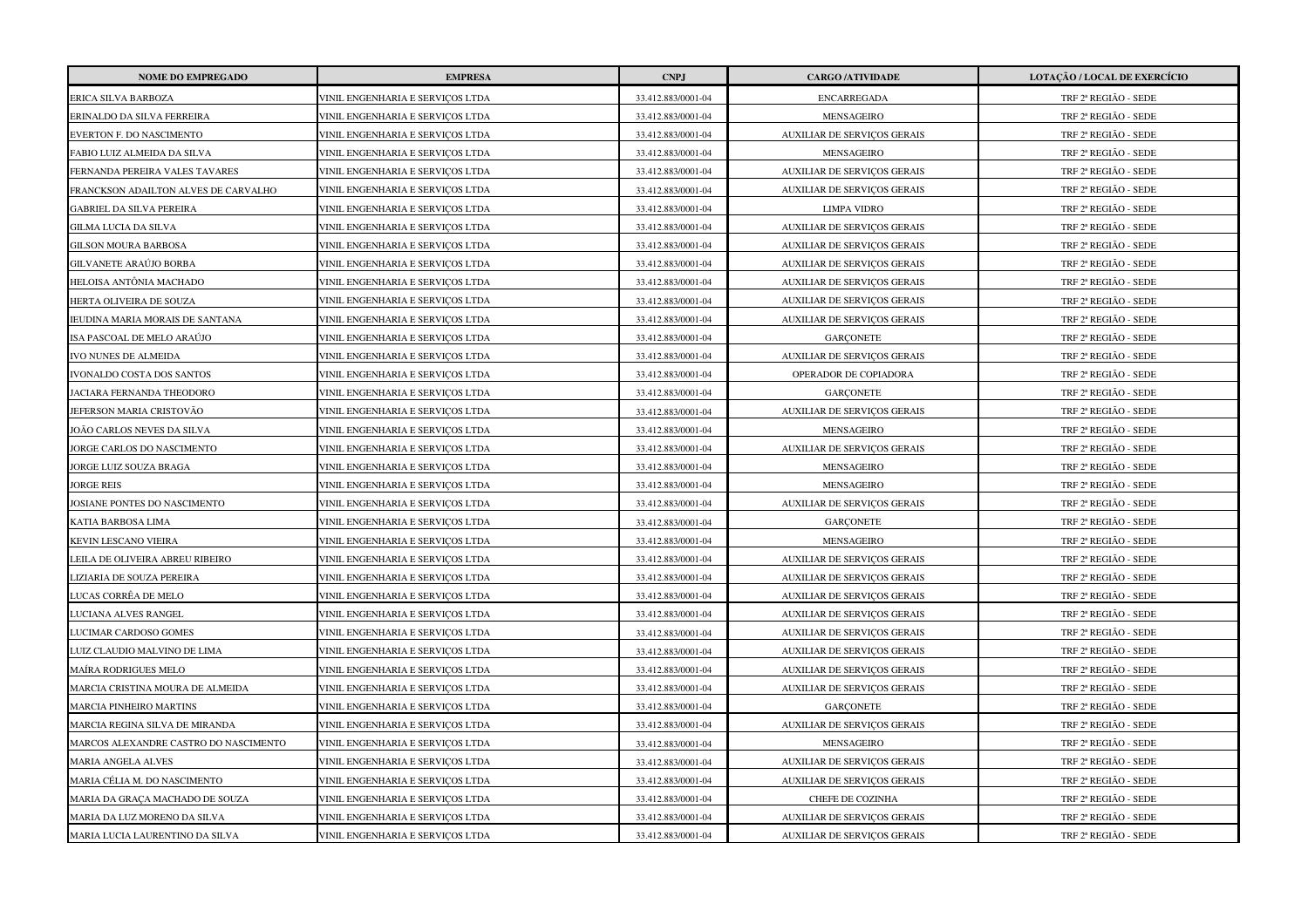| <b>NOME DO EMPREGADO</b>            | <b>EMPRESA</b>                       | <b>CNPJ</b>        | <b>CARGO /ATIVIDADE</b>            | LOTAÇÃO / LOCAL DE EXERCÍCIO |
|-------------------------------------|--------------------------------------|--------------------|------------------------------------|------------------------------|
| <b>MARIA NILZA RIBEIRO</b>          | VINIL ENGENHARIA E SERVIÇOS LTDA     | 33.412.883/0001-04 | <b>GARCONETE</b>                   | TRF 2ª REGIÃO - SEDE         |
| MARIA VALÉRIA DE ALMEIDA            | VINIL ENGENHARIA E SERVICOS LTDA     | 33.412.883/0001-04 | AUXILIAR DE SERVIÇOS GERAIS        | TRF 2ª REGIÃO - SEDE         |
| MARLENE FERREIRA DA SILVA           | VINIL ENGENHARIA E SERVICOS LTDA     | 33.412.883/0001-04 | <b>AUXILIAR DE SERVIÇOS GERAIS</b> | TRF 2ª REGIÃO - SEDE         |
| MATEUS MANOEL DA SILVA D. DA COSTA  | VINIL ENGENHARIA E SERVIÇOS LTDA     | 33.412.883/0001-04 | MENSAGEIRO                         | TRF 2ª REGIÃO - SEDE         |
| MATHEUS DA COSTA SILVA              | VINIL ENGENHARIA E SERVIÇOS LTDA     | 33.412.883/0001-04 | AUXILIAR DE JARDINAGEM             | TRF 2ª REGIÃO - SEDE         |
| MAURO SERGIO DE JESUS CASTRO        | VINIL ENGENHARIA E SERVIÇOS LTDA     | 33.412.883/0001-04 | <b>LIMPA VIDRO</b>                 | TRF 2ª REGIÃO - SEDE         |
| MICHELE ARAÚJO DE SOUZA             | VINIL ENGENHARIA E SERVIÇOS LTDA     | 33.412.883/0001-04 | <b>AUXILIAR DE SERVIÇOS GERAIS</b> | TRF 2ª REGIÃO - SEDE         |
| NÁDIA VIEIRA DOS SANTOS             | VINIL ENGENHARIA E SERVIÇOS LTDA     | 33.412.883/0001-04 | <b>AUXILIAR DE SERVIÇOS GERAIS</b> | TRF 2ª REGIÃO - SEDE         |
| NALTO SOARES DE OLIVEIRA            | VINIL ENGENHARIA E SERVIÇOS LTDA     | 33.412.883/0001-04 | MENSAGEIRO                         | TRF 2ª REGIÃO - SEDE         |
| NATÁLIA RODRIGUES DA SILVA          | VINIL ENGENHARIA E SERVIÇOS LTDA     | 33.412.883/0001-04 | <b>SUPERVISOR</b>                  | TRF 2ª REGIÃO - SEDE         |
| ORLANDO BARROSO CALIXTO             | VINIL ENGENHARIA E SERVIÇOS LTDA     | 33.412.883/0001-04 | MENSAGEIRO                         | TRF 2ª REGIÃO - SEDE         |
| PEDRO HENRIQUE DOS SANTOS FERMIANO  | VINIL ENGENHARIA E SERVIÇOS LTDA     | 33.412.883/0001-04 | <b>LIMPA VIDRO</b>                 | TRF 2ª REGIÃO - SEDE         |
| PEDRO SILVA DE OLIVEIRA             | VINIL ENGENHARIA E SERVIÇOS LTDA     | 33.412.883/0001-04 | <b>AUXILIAR DE SERVIÇOS GERAIS</b> | TRF 2ª REGIÃO - SEDE         |
| REGINA CÉLIA DA SILVA ROSA          | VINIL ENGENHARIA E SERVIÇOS LTDA     | 33.412.883/0001-04 | <b>AUXILIAR DE SERVIÇOS GERAIS</b> | TRF 2ª REGIÃO - SEDE         |
| REGINA CÉLIA MELLO GUERRA           | VINIL ENGENHARIA E SERVIÇOS LTDA     | 33.412.883/0001-04 | <b>AUXILIAR DE SERVIÇOS GERAIS</b> | TRF 2ª REGIÃO - SEDE         |
| RENAN PLAUDIO PEREIRA               | VINIL ENGENHARIA E SERVIÇOS LTDA     | 33.412.883/0001-04 | MENSAGEIRO                         | TRF 2ª REGIÃO - SEDE         |
| RILDETE DE ARAÚJO DOS SANTOS        | VINIL ENGENHARIA E SERVIÇOS LTDA     | 33.412.883/0001-04 | AUXILIAR DE SERVIÇOS GERAIS        | TRF 2ª REGIÃO - SEDE         |
| ROBERIO DOS SANTOS SILVA            | VINIL ENGENHARIA E SERVIÇOS LTDA     | 33.412.883/0001-04 | MENSAGEIRO                         | TRF 2ª REGIÃO - SEDE         |
| ROBERTA SILVA PAULINO DIAS          | VINIL ENGENHARIA E SERVICOS LTDA     | 33.412.883/0001-04 | <b>AUXILIAR DE SERVIÇOS GERAIS</b> | TRF 2ª REGIÃO - SEDE         |
| ROSÂNGELA MARIA RETAMERO            | VINIL ENGENHARIA E SERVIÇOS LTDA     | 33.412.883/0001-04 | AUXILIAR DE SERVIÇOS GERAIS        | TRF 2ª REGIÃO - SEDE         |
| ROSEMERE DOS SANTOS SILVA           | VINIL ENGENHARIA E SERVIÇOS LTDA     | 33.412.883/0001-04 | <b>AUXILIAR DE SERVIÇOS GERAIS</b> | TRF 2ª REGIÃO - SEDE         |
| RUAN MARTINS DOS SANTOS             | VINIL ENGENHARIA E SERVIÇOS LTDA     | 33.412.883/0001-04 | AUXILIAR DE ALMOXARIFE             | TRF 2ª REGIÃO - SEDE         |
| RUBERVILMA FERREIRA DOS SANTOS      | VINIL ENGENHARIA E SERVIÇOS LTDA     | 33.412.883/0001-04 | AUXILIAR DE SERVIÇOS GERAIS        | TRF 2ª REGIÃO - SEDE         |
| SANDRA REGINA MIRANDA DE O. ALMEIDA | VINIL ENGENHARIA E SERVIÇOS LTDA     | 33.412.883/0001-04 | <b>AUXILIAR DE SERVIÇOS GERAIS</b> | TRF 2ª REGIÃO - SEDE         |
| SERGIO HENRIQUE PONTES CAVALCANTI   | VINIL ENGENHARIA E SERVIÇOS LTDA     | 33.412.883/0001-04 | <b>AUXILIAR DE SERVICOS GERAIS</b> | TRF 2ª REGIÃO - SEDE         |
| SERGIO RODRIGUES DE FREITAS         | VINIL ENGENHARIA E SERVIÇOS LTDA     | 33.412.883/0001-04 | AUXILIAR DE ALMOXARIFE             | TRF 2ª REGIÃO - SEDE         |
| <b>SUELI REIS</b>                   | VINIL ENGENHARIA E SERVIÇOS LTDA     | 33.412.883/0001-04 | <b>GARCONETE</b>                   | TRF 2ª REGIÃO - SEDE         |
| TIAGO BARBOZA DOS SANTOS            | VINIL ENGENHARIA E SERVIÇOS LTDA     | 33.412.883/0001-04 | <b>AUXILIAR DE SERVIÇOS GERAIS</b> | TRF 2ª REGIÃO - SEDE         |
| VALÉRIA CONCEIÇÃO DE JESUS          | VINIL ENGENHARIA E SERVICOS LTDA     | 33.412.883/0001-04 | <b>AUXILIAR DE SERVICOS GERAIS</b> | TRF 2ª REGIÃO - SEDE         |
| VANILDA MÁXIMO DE FIGUEIREDO        | VINIL ENGENHARIA E SERVIÇOS LTDA     | 33.412.883/0001-04 | <b>AUXILIAR DE SERVIÇOS GERAIS</b> | TRF 2ª REGIÃO - SEDE         |
| VINÍCIUS PINTO DE ALMEIDA           | VINIL ENGENHARIA E SERVIÇOS LTDA     | 33.412.883/0001-04 | GARCOM                             | TRF 2ª REGIÃO - SEDE         |
| VITOR HUGO MIRANDA FREITAS          | VINIL ENGENHARIA E SERVIÇOS LTDA     | 33.412.883/0001-04 | MENSAGEIRO                         | TRF 2ª REGIÃO - SEDE         |
| YGOR FELIPE DE OLIVEIRA PENEDO      | VINIL ENGENHARIA E SERVIÇOS LTDA     | 33.412.883/0001-04 | <b>AUXILIAR DE SERVIÇOS GERAIS</b> | TRF 2ª REGIÃO - SEDE         |
| ZENILDA ALVES PINHEIRO              | VINIL ENGENHARIA E SERVIÇOS LTDA     | 33.412.883/0001-04 | <b>AUXILIAR DE SERVIÇOS GERAIS</b> | TRF 2ª REGIÃO - SEDE         |
| ANA PAULA SAMPAIO DA SILVA          | IDERANÇA LIMPEZA E CONSERVAÇÃO LTDA  | 00.482.840/0001-38 | <b>ASCENSORISTA</b>                | TRF 2ª REGIÃO - ANEXO II     |
| ANNA CAROLINA LINS TAVARES          | IDERANÇA LIMPEZA E CONSERVAÇÃO LTDA  | 00.482.840/0001-38 | ASCENSORISTA                       | TRF 2ª REGIÃO - CARGA        |
| CÉLIA NATALINA MORETH LOPES         | JIDERANÇA LIMPEZA E CONSERVAÇÃO LTDA | 00.482.840/0001-38 | <b>ASCENSORISTA</b>                | TRF 2ª REGIÃO - PRIVATIVO    |
| CREUZA DAUDT PACHECO IVO            | JIDERANÇA LIMPEZA E CONSERVAÇÃO LTDA | 00.482.840/0001-38 | <b>ASCENSORISTA</b>                | TRF 2ª REGIÃO - RESERVA      |
| LECY MARTINS DE ABREU               | JIDERANÇA LIMPEZA E CONSERVAÇÃO LTDA | 00.482.840/0001-38 | ASCENSORISTA                       | TRF 2ª REGIÃO - SEDE         |
| MARÍLIA FRANCISCO MARTINS           | IDERANÇA LIMPEZA E CONSERVAÇÃO LTDA  | 00.482.840/0001-38 | <b>ASCENSORISTA</b>                | TRF 2ª REGIÃO - PRIVATIVO    |
| MARIA DE FÁTIMA LOPES               | IDERANÇA LIMPEZA E CONSERVAÇÃO LTDA  | 00.482.840/0001-38 | <b>ASCENSORISTA</b>                | TRF 2ª REGIÃO - PRIVATIVO    |